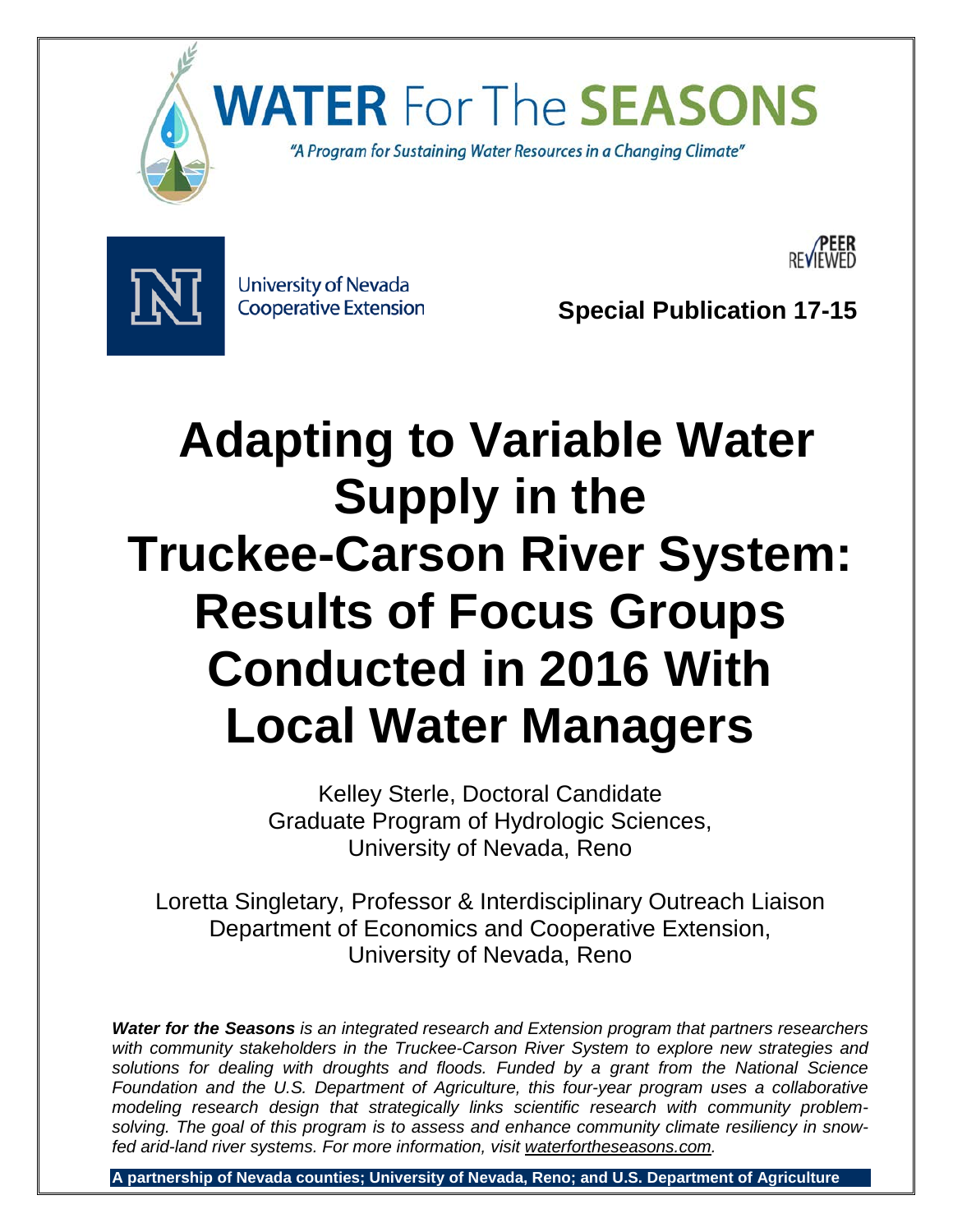# **TABLE OF CONTENTS**

| Theme 1: Despite a projected normal water year, drought-associated water supply     |  |
|-------------------------------------------------------------------------------------|--|
| Theme 2: Drought conditions have negative impacts for all water users, with impacts |  |
|                                                                                     |  |
| Theme 4: Strategies increase to adapt to water supply challenges associated with    |  |
| Theme 5: As managers increase adaptation efforts, adaptation barriers emerge.  11   |  |
| Theme 6: Plausible climate scenarios are most useful for adaptation planning 12     |  |
| Theme 7: Prioritize research activities that examine adaptation under a new climate |  |
|                                                                                     |  |
|                                                                                     |  |
|                                                                                     |  |
|                                                                                     |  |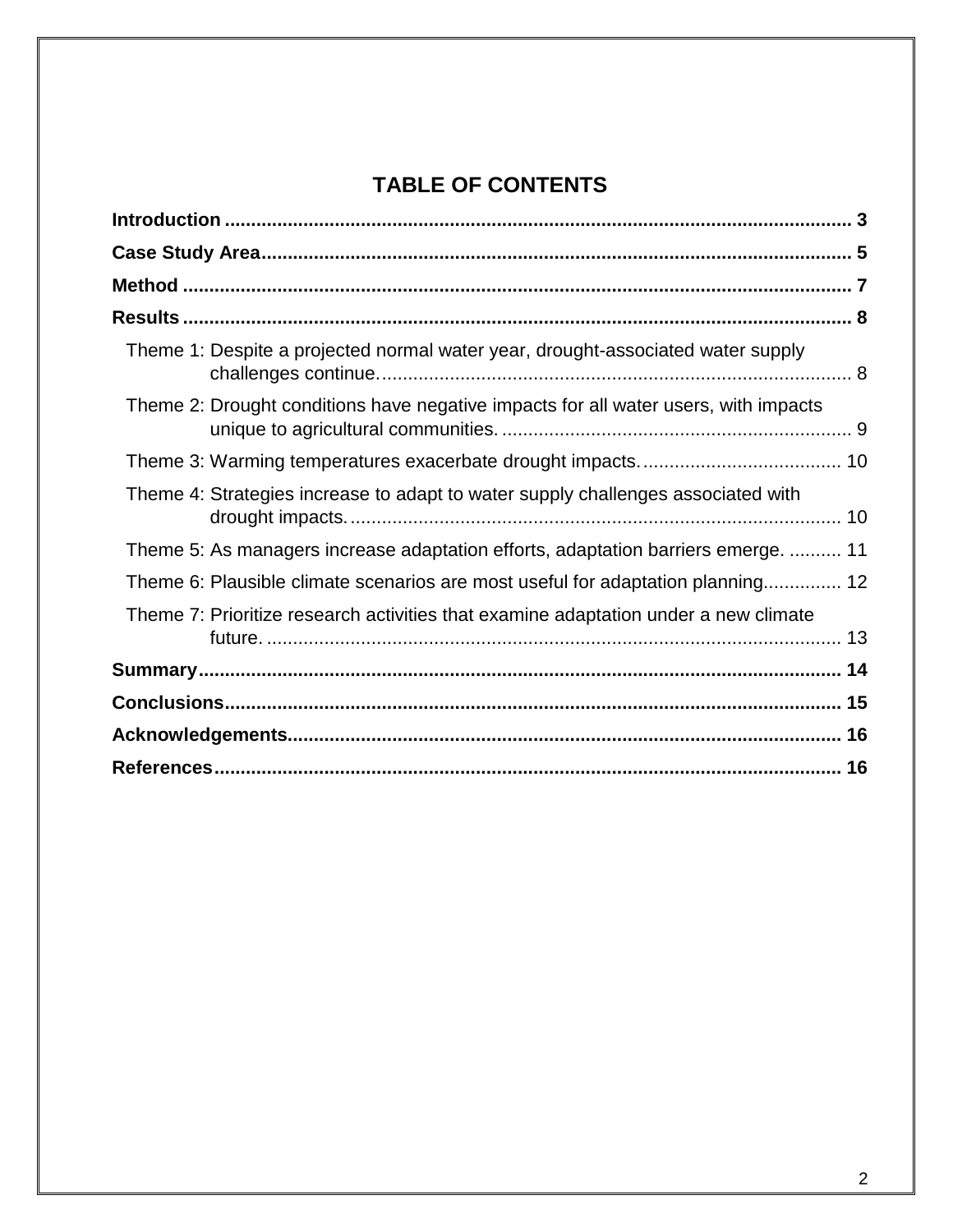# **Introduction**

 The Truckee-Carson River System supplies water to the high-desert communities of altering the amount of snowpack that accumulates in the mountains (Mote, Hamlet, Clark, & Lettenmaier, 2005; Trujillo & Molotch, 2014), changing the type of winter precipitation that occurs (rain versus snow) (Knowles, Dettinger, & Cayan, 2006), and shifting the timing of northwestern Nevada through spring snowmelt originating as winter snowpack in the Sierra Nevada. Climate change impacts water management in the region (USGCRP, 2017) by snowmelt (Fritze, Stewart, & Pebesma, 2011; Regonda, Rajagopalan, Clark, & Pitlick 2005).

 Thus, when we discuss climate change impacts in the region, attention is focused on Adam, & Lettenmaier, 2017). Referred to as *snow drought,* such conditions may be the result of either: 1) a period of abnormally low snowpack for the time of year, reflecting either changes in snowpack storage that directly impact water supply (Li, Wrzesien, Durand, below-normal cold-season precipitation (*dry* snow drought) or 2) a lack of snow accumulation despite near normal precipitation, usually when warm temperatures prevent precipitation from falling as snow or result in unusually early snowmelt (*warm* snow drought) (AMS, 2017; Harpold, Dettinger, & Rajagopal, 2017).

 water reservoirs and lakes, diminishing soil moisture, and increasing evaporation of irrigated crops (Hatchett, Boyle, Putnam, & Bassett, 2015). Earlier snowmelt runoff, for example, alters streamflow timing and reduces summer streamflow (Barnhart et al., 2016; Stewart, Cayan, & Dettinger, 2005). Earlier snowmelt reduces surface water supply, particularly during dry periods (Georgakakos et al., 2014), while also affecting groundwater recharge (Harpold, 2016; Jasechko et al., 2014). Warmer spring temperatures further compound dry periods by increasing evaporation from surface

 122-year record (CNAP, 2017). Snowpack measured April 1 was three percent of normal in the Carson Basin and 13 percent of normal in the Truckee Basin (NRCS, 2015a), and coincided with record-high January through March temperatures (NOAA, 2015). Recent 2012 to 2015 drought conditions experienced in the region remain unprecedented due to decreased snowpack accumulation enhanced by warmer winter temperatures (Belmecheri, Babst, Wahl, Stahle, & Trouet, 2016; Bond, Chronin, Freeland, & Mantua, 2015; Cayan et al., 2016; Cook, Ault, & Smerdon, 2015; Mote et al., 2016). The period 2012 to 2015 was the driest four-year period in California and the 29<sup>th</sup> driest in Nevada in a

 near-normal snow water equivalence. However, warmer temperatures in April (e.g., 2 F to 4 2016). New snow accumulation in the higher elevations at the end of April 2016, paired with The year following (2016) was modestly wet, with April 1 snowpack conditions resembling F) accelerated snowmelt considerably (NRCS, 2016a; b; Nevada State Climate Office, unseasonably cooler temperatures in May, helped to stretch water supply and delay irrigation water demand. Yet by July, agricultural managers at the river system terminus (e.g., Newlands Project) still faced water supply shortages due to previous consecutive years of drought conditions (NOAA, 2017; NRCS, 2016c).

A collaborative research design recruits and uses local knowledge to aid researchers in understanding how local water managers are adapting to continued water supply variability (Klenk et al., 2015; Meadow et al., 2015; Parris et al., 2016). Collaborative research also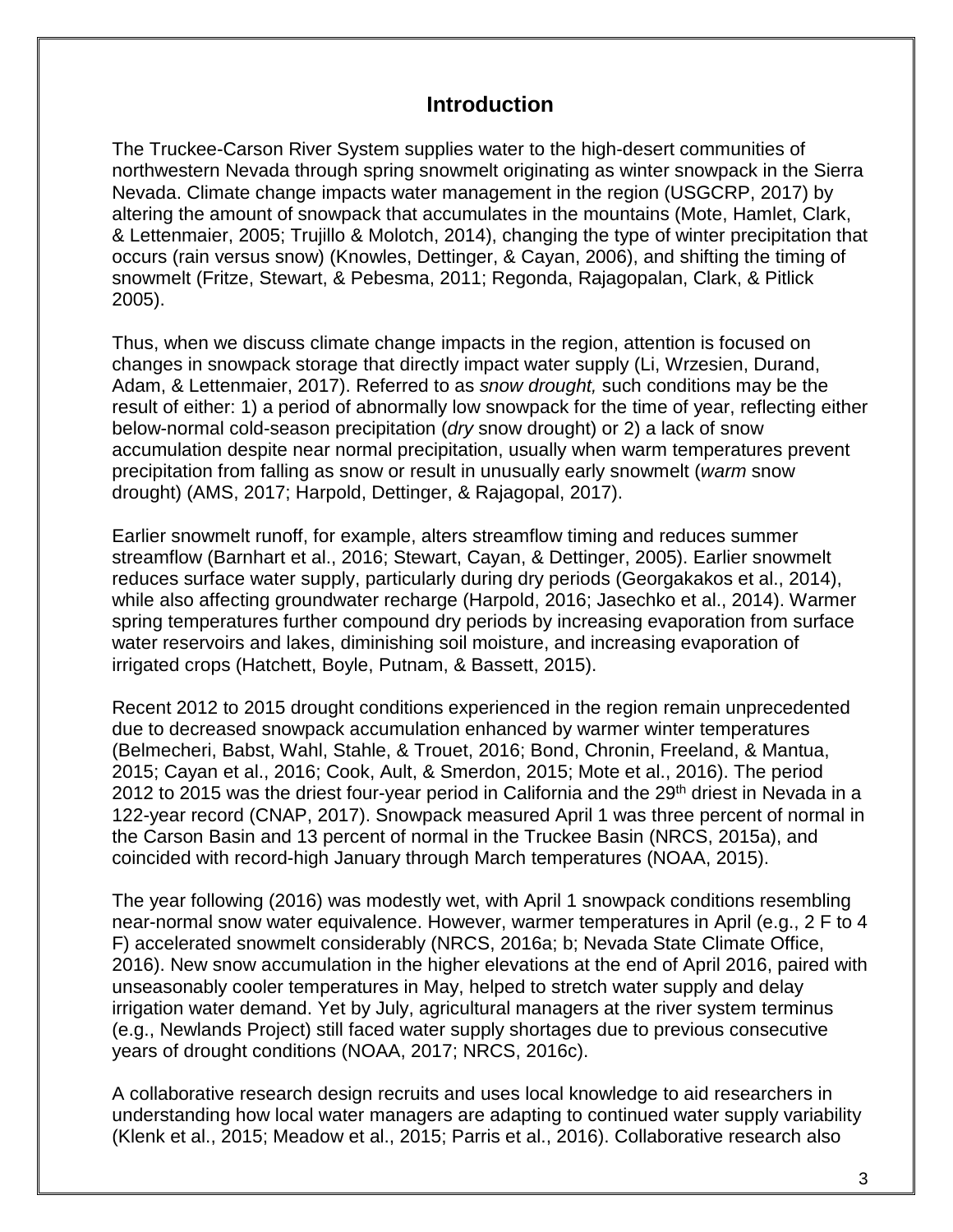learn together through information exchange (Ensor & Harvey, 2015; McGreavy et al., 2015). Collecting primary data from managers and including their input throughout the strengthens local adaptive capacity in that it requires researchers and key stakeholders to research program ensures that research results are useful for decision-making while also advancing applied climate science research.

 2017; Singletary & Sterle, forthcoming 2018; Sterle & Singletary, 2017). Managers interests from the river system headwaters to terminus. Figure 1 illustrates the research  location of the 12 *Stakeholder Affiliate Group* organizations. The collaborative modeling research design implemented to assess drought resiliency in the Truckee-Carson River System relies on researchers' continuous engagement with a *Stakeholder Affiliate Group* comprised of key local water managers (Singletary & Sterle, represent municipal, industrial, agricultural, environmental and regulatory water-use design implemented in the Truckee-Carson River System case study, highlighting the



**Figure 1.** Collaborative Modeling Research Design (Singletary & Sterle, 2017).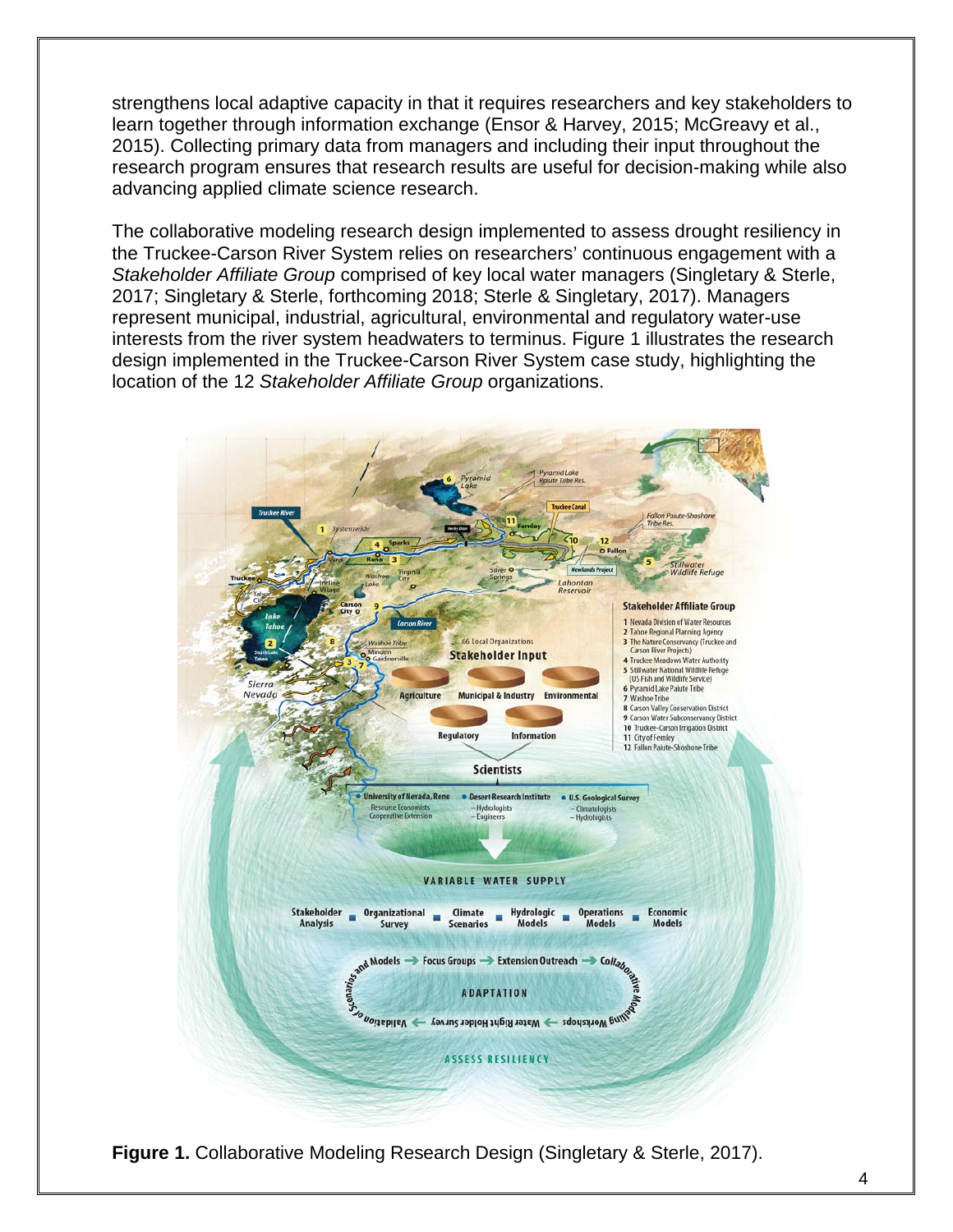As part of the social learning process, interviews and focus groups provide a method of primary data collection to support information exchange. Focus groups served as a second devised or taken in response to water supply variability due to decreasing or variable winter Additionally, managers described barriers that impede their ability to adapt, furthering round of primary data collection. The first round of primary data for this case study was collected during face-to-face interviews with 66 local water managers between March and August, 2015. These data allowed researchers to identify baseline water supply challenges during normal versus drought water years (Sterle & Singletary, 2017). During these interviews, managers described *adaptation strategies*, defined as adjustments or actions precipitation, warming temperatures and shifting seasonality (Moser & Boykoff, 2013). researchers' understanding of information needs across the river system.

 drought years, impacts diverse water-use communities that depend on a snow-fed, and Focus groups were conducted during the 2016 summer irrigation season with local managers to determine to what extent continued water supply variability in the Truckee-Carson River System challenged water management and the adaptation strategies managers were planning or implementing. The resulting focus group data furthered a systemwide understanding of how variable water supply, particularly during consecutive highly regulated, river system.

 This report does not instruct managers as to which adaptation strategies they should This Extension Special Publication reports the results of the 2016 focus group discussions. It examines, during consecutive drought years, the local water supply challenges faced and subsequent strategies sought to adapt to variable conditions and any barriers encountered. implement, but rather reports the adaptation strategies they identified and implementation challenges faced.

# **Case Study Area**

 as snowpack in the Sierra Nevada of eastern California and terminate in the Great Basin of northwestern Nevada. (See Figure 2.) Areas in the headwaters receive over 70 inches of precipitation annually, with 90 percent of the precipitation above 6,000 feet falling as snow The Truckee (3,060 square-mile area) and Carson rivers (3,966 square-mile area) originate between November and April.

The Sierra Nevada typically blocks the passage of precipitation-producing weather systems, resulting in a rain-shadow effect. Due to this rain shadow, the middle reaches of the river system receive less than 15 inches of precipitation annually on average, with lower reaches of the Carson River receiving on average less than 5 inches of precipitation per year.

 the higher elevations in the headwaters, to 67.0 F to 94.5 F in the lower elevations near the The majority of river flows are generated by spring snowmelt runoff from April to July, with historical peak runoff occurring in June, sustaining river flows through August. Thirty-year (i.e., 1981-2010) annual average temperatures for the region range from 47.8 F to 68.9 F in system terminus (BOR, 2015).

 The Truckee-Carson River System supplies water for urban areas, irrigated agriculture and environmental flows to support habitat for the endangered (Cui-ui) and threatened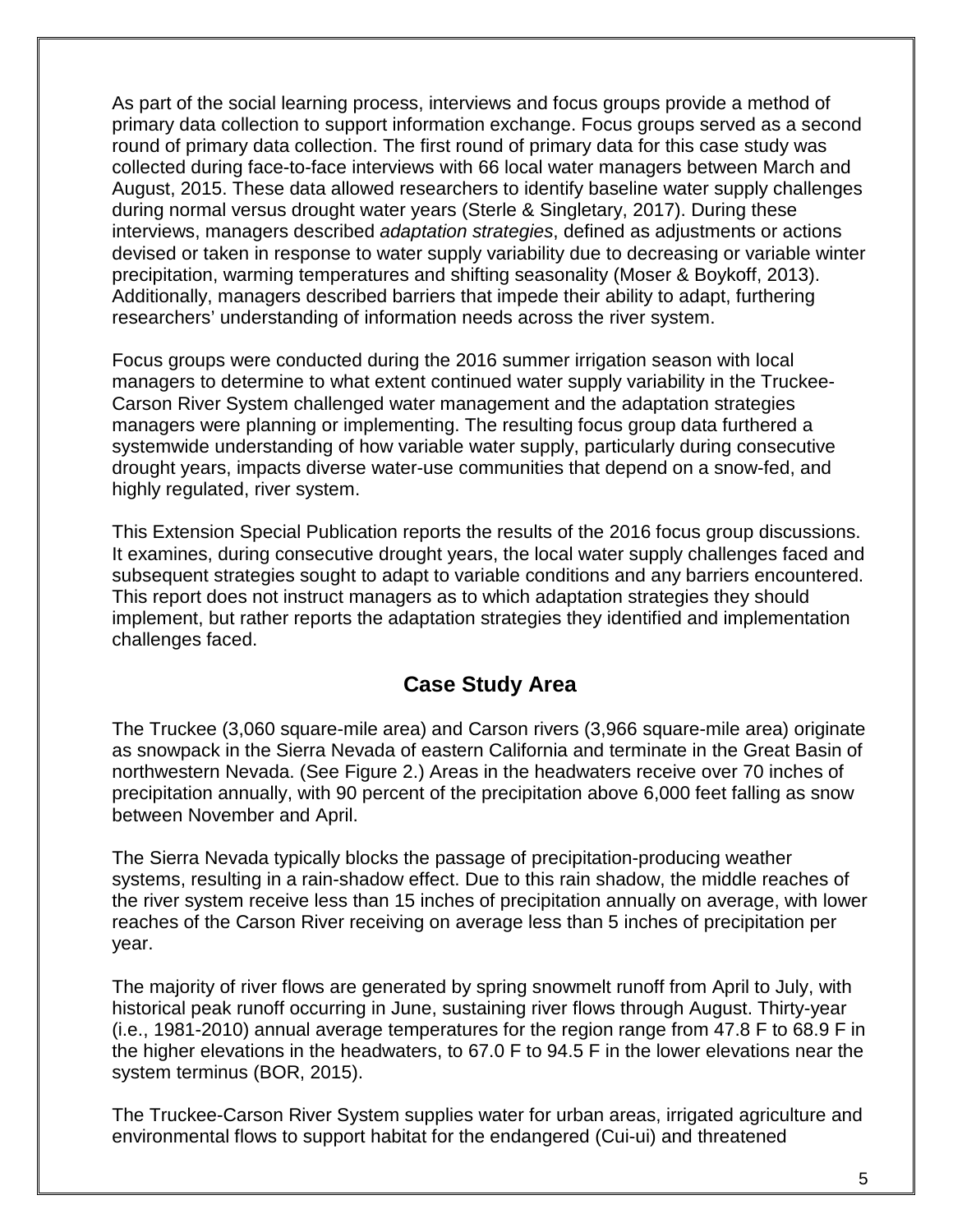to supply water to the Newlands Irrigation Project area, the nation's first desert reclamation (Lahontan cutthroat trout) fish species in Pyramid Lake, a rare natural desert terminus lake located on the Pyramid Lake Paiute Reservation. The *system* aspect of the river results from Truckee River surface flows diverted via the Truckee Canal to join Carson River flows project (1906), and environmental use on the Stillwater National Wildlife Refuge (Wilds, 2014).



**Figure 2.** The Truckee-Carson River System (Singletary & Sterle, 2017).

 Stagecoach, Fernley, Silver Springs and Fallon, is provided almost entirely from groundwater aquifers. In contrast, the majority of agricultural diversions depends largely on and early 20<sup>th</sup> centuries. Systemwide water use is highly regulated through federal, tribal, state and local watersharing agreements based on historic prior appropriation doctrine (Wilds, 2014). Local water utilities serving the urban areas of Reno-Sparks and Carson City satisfy water demand through conjunctive use, managing water primarily from surface flows and upstream reservoirs (in the case of the Truckee River) in order to conserve groundwater and reduce use of wells. Municipal water supply for smaller communities in the region, which include Lake Tahoe Basin communities, Truckee, Minden, Gardnerville, Dayton, surface water delivered through networks of earthen ditches constructed in the mid-19<sup>th</sup>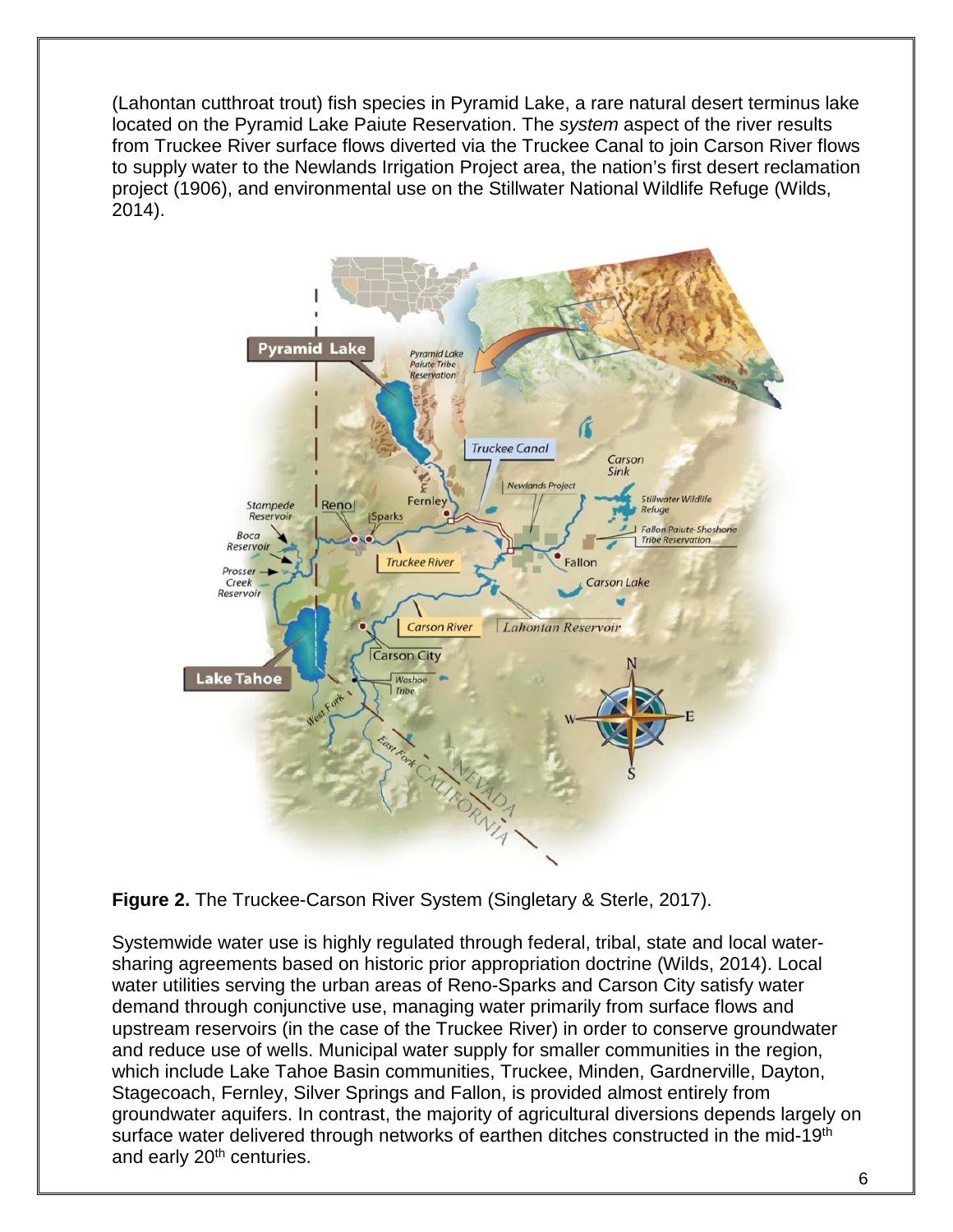# **Method**

 to invite staff resource specialists and water right holders to participate, resulting in one to 16 managers per focus group or a total of 59 participants. Twelve focus groups were conducted between April and August 2016 with key w[a](#page-6-0)ter managers representing each of the 12 *Stakeholder Affiliate Group* organizations.1 These organizations represent municipal and industrial, agricultural, environmental and regulatory water use communities from headwaters to terminus (Table 1). Managers were encouraged

 **Table 1.** *Stakeholder Affiliate Group* organizations, type of water use and number of participants per focus group. Numbers in parentheses correspond to the location of the organization indicated on Figure 1.

| <b>Water Use</b>            | <b>Stakeholder Affiliate Group Organizations</b> | <b>Number of</b><br><b>Participants</b> |
|-----------------------------|--------------------------------------------------|-----------------------------------------|
| Municipal and<br>Industrial | Truckee Meadows Water Authority (#4)             |                                         |
|                             | Carson Water Subconservancy District (#9)        | 16                                      |
|                             | City of Fernley (#11)                            | З                                       |
| Agricultural                | Washoe Tribe (#7)                                | 2                                       |
|                             | Carson Valley Conservation District (#8)         | 16                                      |
|                             | Truckee-Carson Irrigation District (#10)         |                                         |
| Environmental               | The Nature Conservancy (#3)                      |                                         |
|                             | Stillwater National Wildlife Refuge (#5)         |                                         |
|                             | Pyramid Lake Paiute Tribe (#6)                   |                                         |
|                             | Fallon Paiute-Shoshone Tribe (#12)               |                                         |
| Regulatory                  | Nevada Division of Water Resources (#1)          |                                         |
|                             | Tahoe Regional Planning Agency (#2)              | 5                                       |
| Total                       |                                                  | 59                                      |

Questions were codeveloped by an interdisciplinary team of researchers and designed to:

1) Capture local knowledge and perspectives regarding continued water supply challenges, adaptation strategies and adaptation barriers immediately following the 2012 to 2015 drought period;

 2) Gather input for hypothetical yet plausible climate scenarios, such as drought or floods (Dettinger et al., 2017), that would resemble future water supply variability useful for managers' adaptation planning purposes; and

3) Identify adaptation strategies of interest to managers so that research activities can be prioritized to support local decision-making in the the face of continued water supply variability.

The hypothetical climate scenarios provide precipitation and temperature data as inputs to a suite of hydrologic and operations models tailored to the river system (Sterle, Singletary, & Pohll, 2017). Hydrologic models produce outputs including streamflow and groundwater

<span id="page-6-0"></span>j participant recruitment, question items included, and data collection and analysis. The University of Nevada,  $^{\text{1}}$  The focus group methodology followed a consistent protocol pertaining to human subject research, including Reno Office of Research Integrity reviewed and approved this protocol.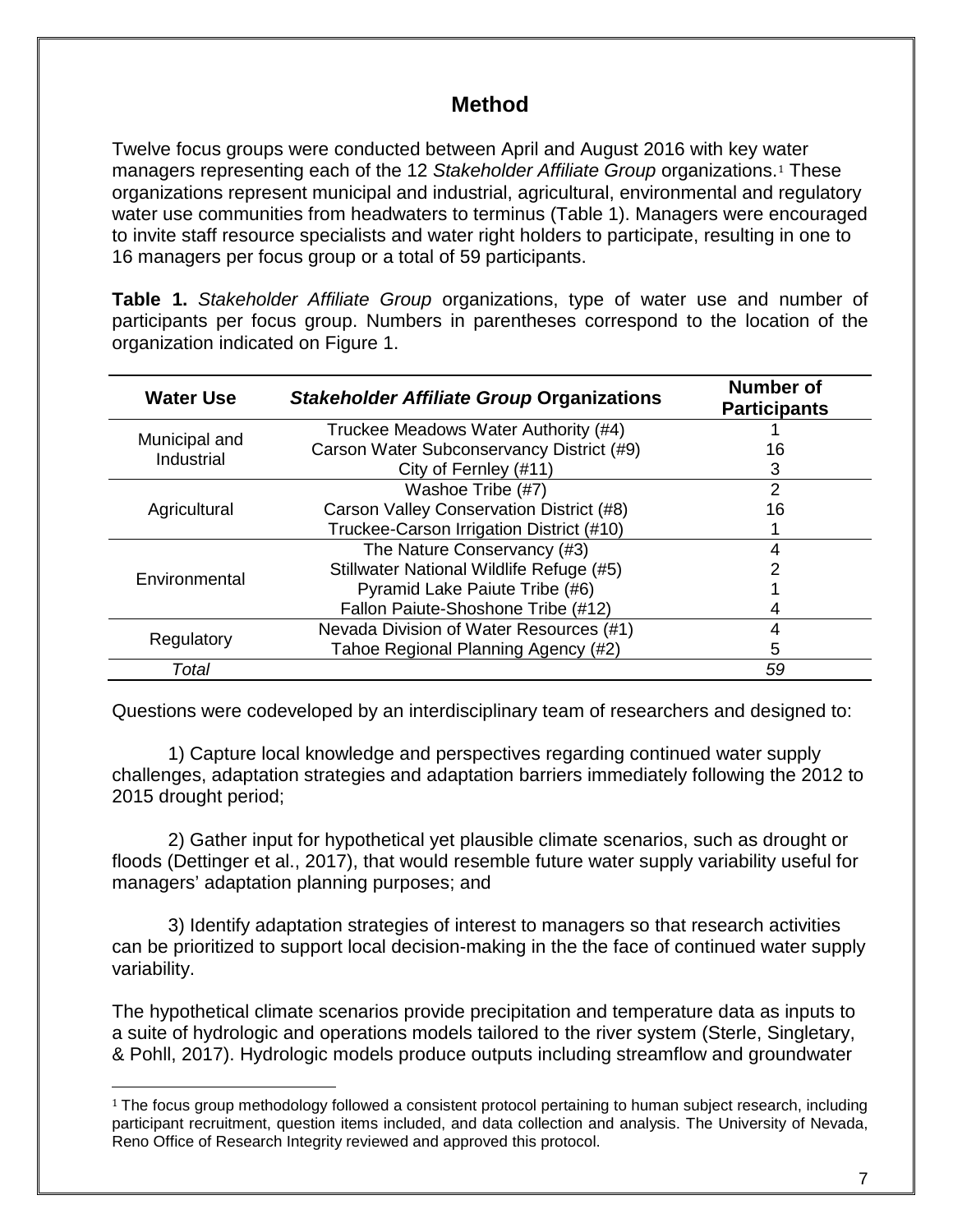a structured setting, these outputs are useful in exploring potential future changes in water supply and subsequent operational changes that may be necessary to enhance supply, levels. Operations models produce outputs including reservoir levels, fish flow regimes and water right allocations. When evaluated by local water managers alongside researchers in increase management flexibility, and sustain water resources in the region.

Focus groups were conducted at water managers' offices and lasted approximately 90 minutes. Hydrologists and engineers from the research team joined the authors in these

 modeling activities. They explained how the models discussions to answer questions specific to the are calibrated to represent the physical aspects of the river system and to predict future water supply availability under hypothetical future climate scenarios. Additionally, they explained *model selection*, including the difference between operations models tailored to the Truckee and Carson Rivers, and *model capability*, including how groundwater and surface water systems are coupled, and the extent to which these water sources can be simulated at the same time (see Sterle, Singletary, & Pohll, 2017).

Discussions were recorded using a laptop computer. Typed transcripts were analyzed using *content analysis* (Krueger & Casey, 2015; Rossman & Rallis, 2016), a method commonly used to compare and contrast qualitative data in order to identify emergent themes. Results are reported by the most frequently

#### WATER CONSERVATION AND UTILITY REVENUE CHALLENGES

*"Last year, we asked for 10 percent reduction and we got 20 percent. People are not going to go back to pre-2015 water use levels. People fixed a bunch of inefficiencies that there was no motivation to fix before… The problem here is that the net result is that we are a store. We sell one product. We have a mortgage. The only way to pay the mortgage is to sell that product. The less we sell, the more the average cost of that product goes up. We are in a time period, where that mortgage is going away. We put so much rehab into the system, our repair and replacement numbers are going down. We are offsetting … we are able to financially manage our reduction in revenue through these offsets." –*  Truckee River municipal and industrial water manager.

stated responses. The direct quotes featured here further illustrate seven emergent themes that reflect local knowledge and perspectives unique to particular water-use communities and/or location on the river system.

## **Results**

### **Theme 1: Despite a projected normal water year, drought-associated water supply challenges continue.**

 years of drought, the projected 2016 normal water year did not provide "enough" water to Water managers described continued water supply challenges during the 2016 summer irrigation season despite normal winter snowpack accumulation. Following four consecutive rebound water supply.

 For example, local agricultural water managers described the effects of warmer than That is, given the near 100 percent snowpack in 2015-2016, forecasters predicted a 100 percent allocation for the coming growing season for the Newlands Irrigation Project Area. normal spring and summer temperatures that resulted in earlier and more rapid snowmelt. To recover from drought conditions of the three previous growing seasons, many farmers had based their decisions for operation investments on the projection of a 100 percent water allocation. However, water supply for irrigation was compromised by warmer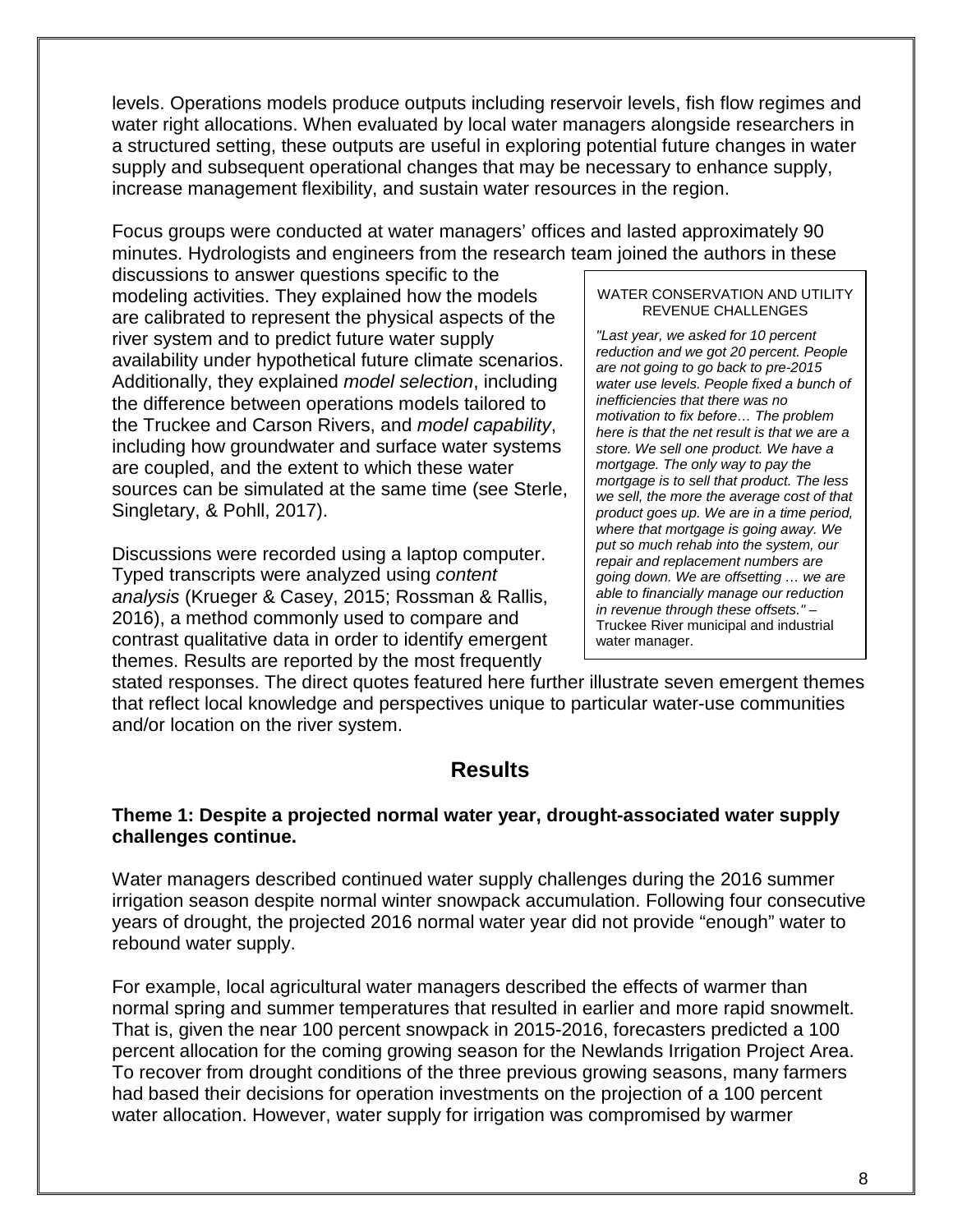inability of the current earthen conveyance system to deliver water duties effectively. temperatures, extremely dry soil conditions compounded from prior drought years, and

Conditions forced some urban water managers to consider locating new sources of water, including potable reuse, and postpone high-water-use development projects. Municipal and industrial water managers explained how increased drought conservation measures had decreased revenue. Water managers representing environmental and regulatory interests described how drought conditions had forced them to revise existing

#### FARM-SCALE IMPACTS

*"We did not choose to deficit irrigate – physically couldn't get the water there. We had no choice. Then we couldn't graze. Perhaps we wouldn't have made this choice because we view this water as having a holistic purpose."* – Upper Carson Valley agricultural water manager.

conservation management plans and goals for water quality standards, and to identify monitoring needs to help inform future drought planning.

## **Theme 2: Drought conditions have negative impacts for all water users, with impacts unique to agricultural communities.**

All managers, regardless of water-use community, described the negative impacts of consecutive drought years. Those impacts described most frequently included:

- groundwater and surface water bodies; these issues are compounded further by • Degraded water quality due to less water in the system concentrating pollutants in warmer air temperatures;
- Diminished river system and watershed health, including surface lakes drying out; degradation of wetlands, meadows and riparian areas; and decline in forest health due to increased disease and wildfire;
- Domestic well users struggle to access water, and many cannot afford to drill deeper wells;
- • Destruction of wildlife and migratory bird habitat due to a loss of irrigated wetland vegetation;
- • Agricultural impacts, which include fallowed lands becoming infested with noxious weeds; and
- Loss of recreational opportunities.

 fallowing. If forced to fallow or significantly reduce irrigated acreage, agricultural producers requested information about alternative water-efficient crops and how to improve irrigation In response to drought conditions, many agricultural managers responded that they would "absolutely" consider fallowing the less profitable or productive lands. Others explained that fallowing would be a last resort, and instead they would limit irrigation on all fields before efficiency.

 is not an option for many producers who either do not have groundwater rights or lack Use of groundwater to supplement surface-flow-dependent irrigation during drought years infrastructure to access groundwater for irrigation purposes. The majority of producers explained that increased reliance on groundwater is infeasible given that well permits are unavailable and sustainable aquifer recharge rates are uncertain under a changing climate.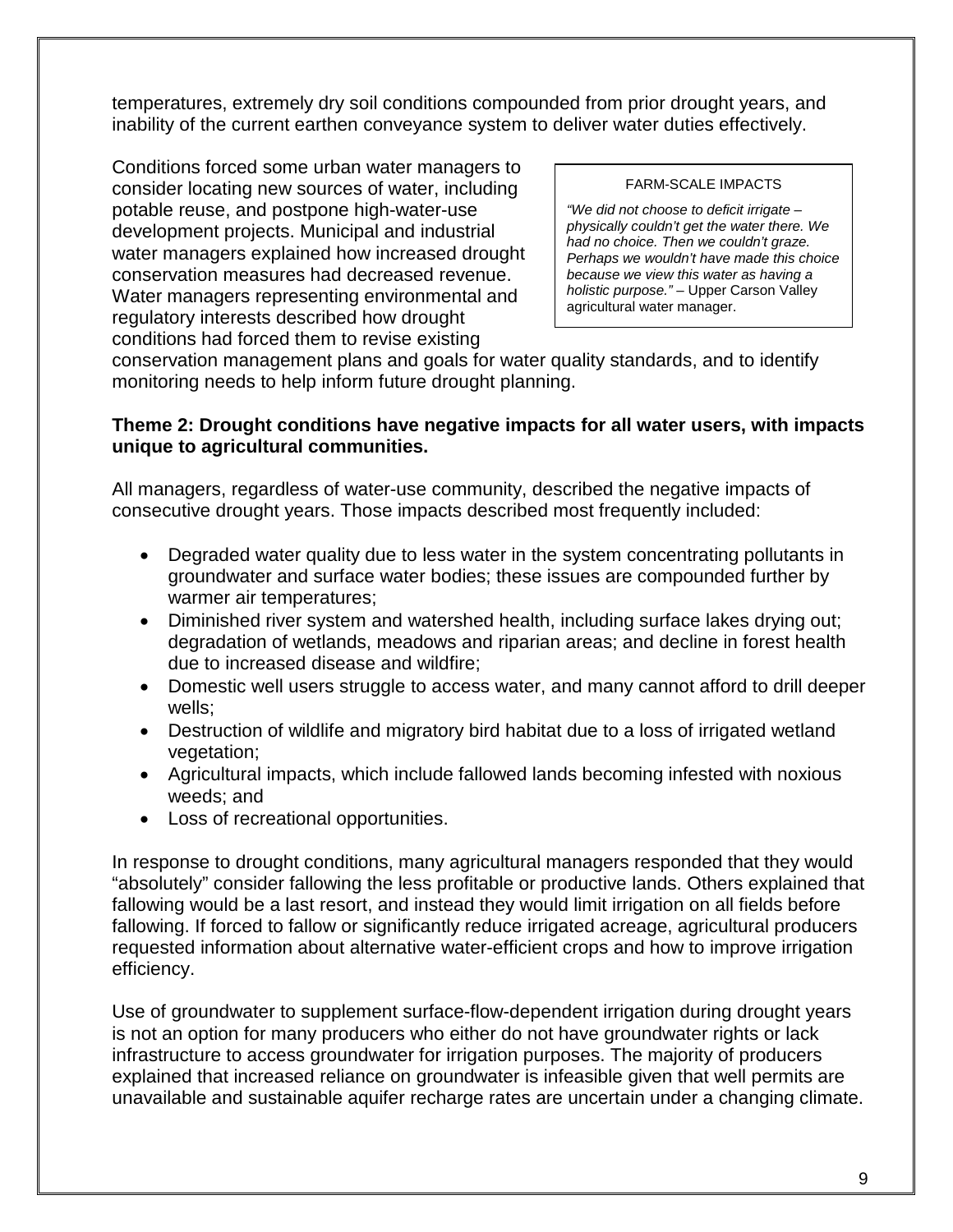## **Theme 3: Warming temperatures exacerbate drought impacts.**

 the summer. Water managers in the Truckee River headwaters noted increased Consensus emerged across all water managers that warmer temperatures made drought conditions worse. The impacts described most frequently included shifts in seasonality driven by earlier and more rapid snowmelt, changes in timing of runoff, and the failure of winter snowpack to accumulate and provide a substantial reserve of water for use through temperature of runoff into Lake Tahoe as a subsequent cause of declining lake clarity.

 Earlier snowmelt is particularly challenging for Carson River Valley agricultural water managers who lack upstream storage and depend upon flood irrigation and timing of snowmelt for water supplies. Agricultural water managers in the Newlands Project described how increasingly dry soil conditions since 2012 had prevented effective water

 described as "antiquated." In some areas of the river deliveries through existing infrastructure, who several system, cumulative and extremely dry soil conditions prevented water diversions through earthen canal networks. This forced some producers to fallow lands leading to increased noxious weed infestations. Drought impacts for municipal water managers were associated with warmer temperatures and included voluntary conservation measures along with failed wastewater treatment facilities.

#### CHALLENGES IN WATER CONSERVATION UNDER WARMING **TEMPERATURES**

*"Under increased temperature with long drought, we may not be able to get massive voluntary conservation efforts. What becomes important is accurately predicting demand and managing storage."*  – Truckee River municipal and industrial water manager.

## **Theme 4: Strategies increase to adapt to water supply challenges associated with drought impacts.**

#### HOW MIGHT WE ENHANCE WATER SUPPLY?

*"This is not going to happen in California. The additional reservoir will be in the ground."* – Systemwide regulatory water manager.

*"Martis Reservoir is not used for storage. We could change the operations of Martis Reservoir to accommodate storage… that's right [there are some fairly rigid rules, such as calendar dates, for when you store water and release it]. These systems are not fixed on calendar dates." –* Truckee River environmental water manager.

In response to continued drought challenges, water managers described increased efforts to adapt to future water variability. Managers described comparatively more strategies than in 2015 to overcome water supply challenges. Managers most often emphasized the need to collect science-based information and fund monitoring and research related to addressing issues surrounding: groundwater quality, surface water quality due to increased temperature, groundwater and surface water interactions, habitat and watershed health, riparian restoration, prescribed burns, and declining domestic/private well levels.

storage and recovery. Water managers also described increased efforts to explore modifications to existing watermanagement institutions. While many Truckee River water managers reported drought adaptations through implementation of the Truckee River Operating Agreement (TROA), others sought increased management flexibility under existing water law. This includes seeking additional storage water rights and exploring managed aquifer recharge or aquifer

Municipal water managers across the system frequently noted the need for such institutions to support longer-term and collaborative water management planning on a regional scale.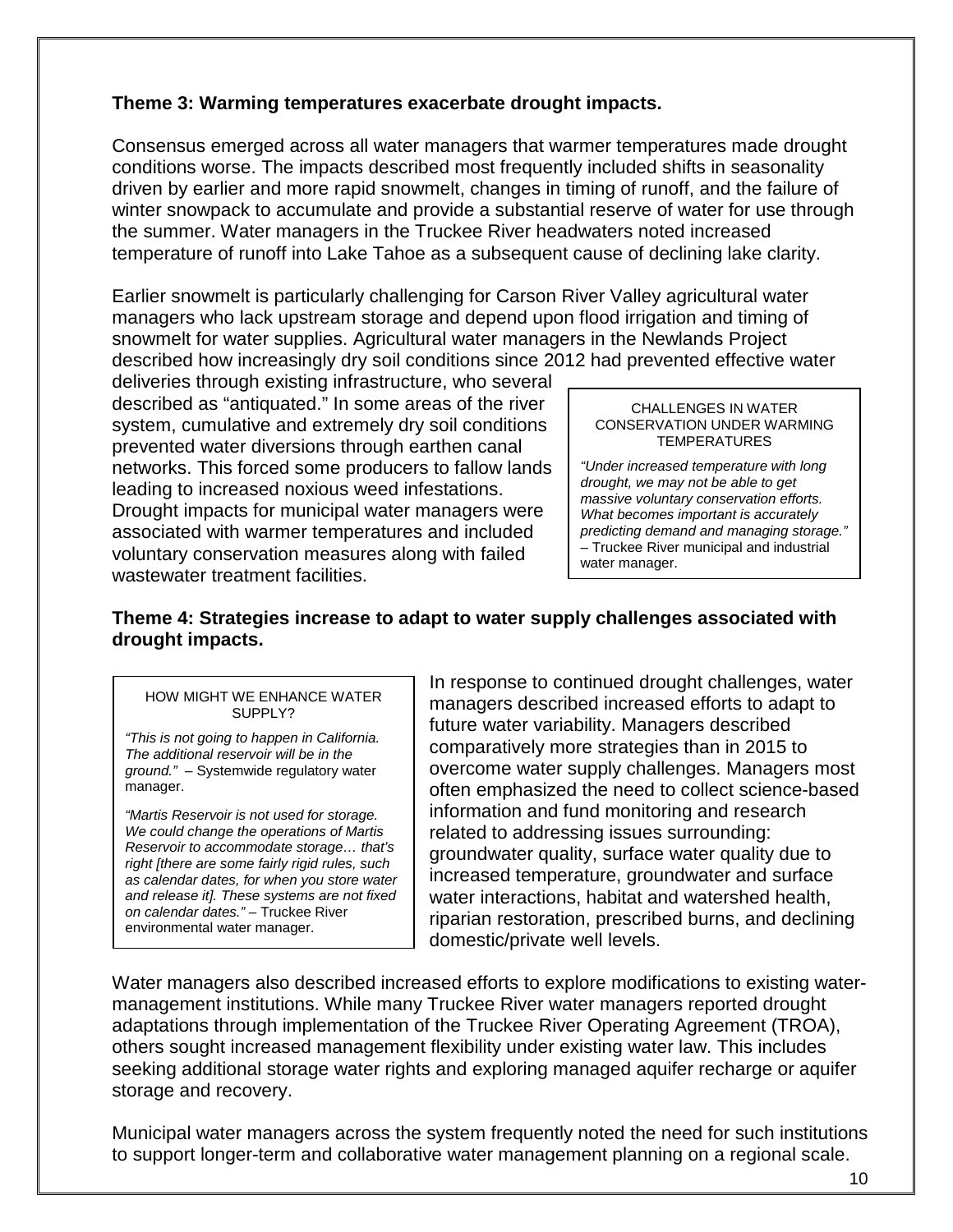Ways to improve regional collaboration noted include increasing systemwide communication and coordination through more frequent meetings, field visits and collaborative monitoring efforts. Also noted was the need for educational programs to enhance community awareness of drought conditions and impacts, particularly in rural areas.

Additional adaptation strategies described by municipal water managers included efforts to enhance water supply by identifying and accessing new sources of groundwater. The

#### BARRIERS TO ADAPT TO WATER **SCARCITY**

*"We try to take our old system* – *let's call it what it is* – *it's a museum. We can't do anything, it's all subject to cultural review – National Environmental Policy Act (NEPA), we deliver water in a museum. That's a fundamental problem we have. We could probably do a whole lot more if we got back into a cycle of normality." –* Agricultural water manager below the Truckee Canal.

 majority noted that building new surface water reservoirs was not feasible, referring to that idea "as a dream." Instead, managers recommended other strategies to increase supply. These included: construct underground storage including development of induction wells and rapid infiltration basins; change the purpose of existing reservoirs (i.e., Martis Reservoir not currently used for storage); utilize natural systems (i.e., Mud Lake or meadow/wetland restoration); increase the official storage capacity of existing reservoirs (i.e., add

another acre-foot of storage at Lahontan Reservoir); and build reservoir storage outside the basin (i.e., Virginia Hills in Storey County).

Strategies to manage water demand frequently mentioned by agricultural water managers at the farm scale included: explore alternative low-water-use crops; prioritize cultivating comparatively more productive lands; negotiate costs of pump upgrades with local energy utilities; obtain crop insurance; and maintain infrastructure to improve delivery during lowflow years.

## **Theme 5: As managers increase adaptation efforts, adaptation barriers emerge.**

Climate uncertainty was identified as the greatest single barrier when managers described strategies to adapt to drought. Observed earlier and more rapid rate of snowmelt,

diminishing aquifer recharge, and lack of water availability comprised considerable barriers. Managers noted that a lack of accuracy in predictions for annual water supply under shifting climate regimes inhibits adaptation planning and action.

 rights are fully adjudicated); loss of reservoir When discussing water supply enhancement as an adaptation strategy, managers described several barriers. These included: lack of water available for reservoir storage; lack of water rights (all water

#### BALANCING DIVERSE WATER DEMAND

*"When the municipality needed water during times of drought, fish were least likely to spawn (i.e. fish spawn in spring and water is needed late summer). The whole idea here is to store water for drought and if it's not used, then go ahead and turn it over to fish and wildlife. Everybody wins in those scenarios. If it's not a drought, then wildlife and the environment benefit. During times of drought it is reversed. The people take priority, and the wildlife and environment are secondary."* – Truckee River municipal and industrial water manager.

 surface water to evaporation; lack of water delivery infrastructure and funding to import water from outside the basins; and costs associated with treatment of any newly identified water sources.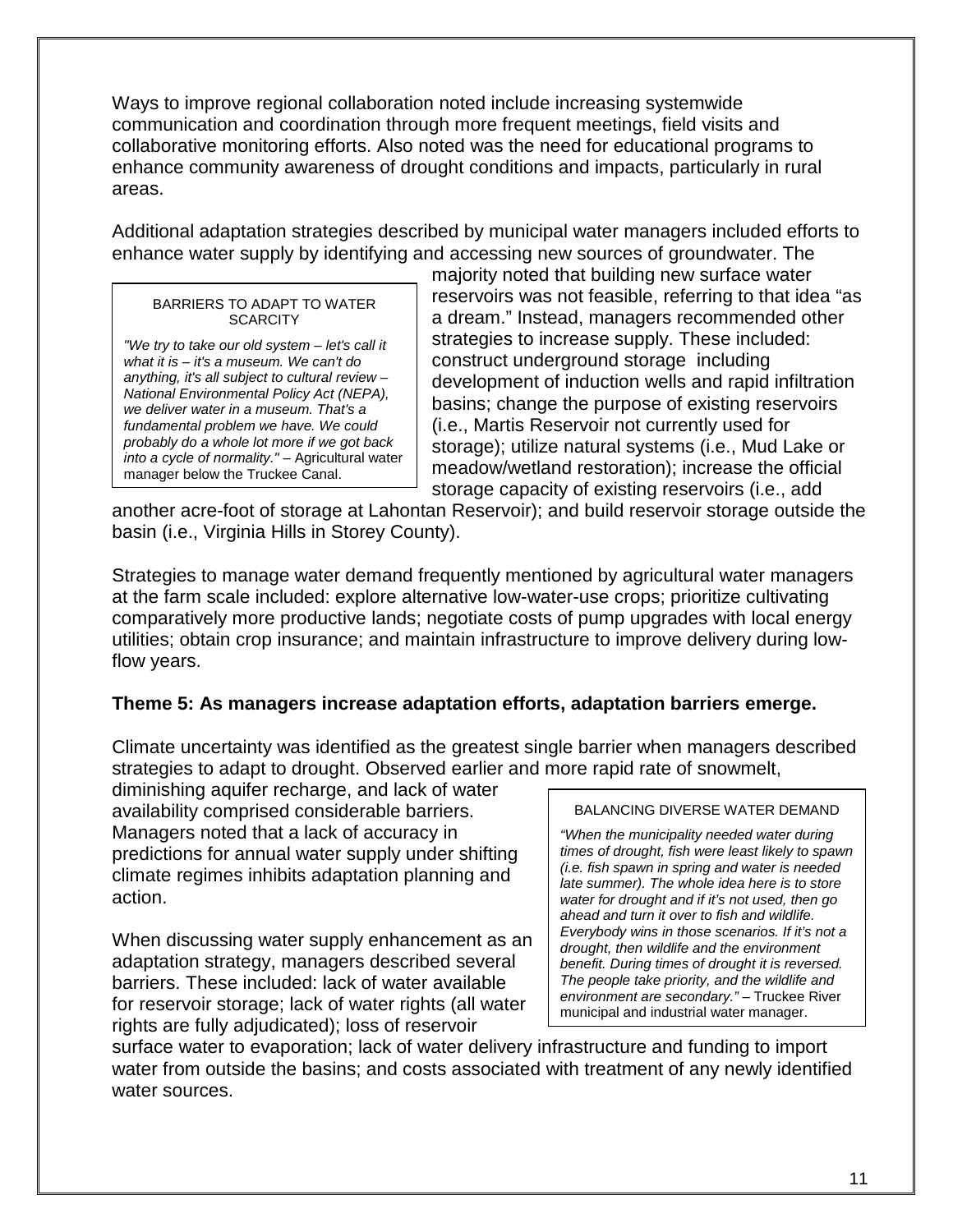Additional drought adaptation barriers included:

- Existing water-management institutions, including prior appropriation-based water law, which some managers described as inflexible;
- Increasing numbers of competing and diverse uses for scarce and already fully allocated water supply;
- based information concerning drought adaptation planning and action; • Challenges with domestic well water users and rural communities adopting science-
- Loss of revenue to water utilities under metered rates (versus flat rate), particularly if conservation is mandated;
- sufficient force of water flows to physically push the water down delivery ditches; and • Storage, conveyance and delivery of water during drought and the absence of
- Poor communication and lack of coordination across county and state lines.

## **Theme 6: Plausible climate scenarios are most useful for adaptation planning.**

As part of the focus group discussions, managers described the types of hypothetical

#### SIMULATE A FLOOD EVENT

*"You could also look at atmospheric rivers. If the water is continually delivered in atmospheric rivers, can meadows handle 10 inches of rain given surrounding conditions?" –*  Carson Valley environmental water manager.

*"A flood that would fill Lahontan and the reservoirs in the upper catchments of the Truckee River."* – Carson River municipal and industrial water manager.

climate scenarios of interest and use in their adaptation and planning efforts. Managers generally agreed that plausible climate scenarios, such as droughts about 10 years in duration, were more useful than "extreme" scenarios, such as mega-droughts of greater than 50 years.

Managers expressed interest in research that examines the extent to which a major flood or rainon-snow event (i.e., Atmospheric River storm event) ends drought, or what it would take for the

Truckee-Carson River System, and its diverse users, to recover from the current drought.

In particular, Carson River water managers emphasized concern over increased occurrence of earlier snowmelt and earlier peak stream flow which could force managers to increase their reliance on groundwater. This includes agricultural producers relying more on supplementary wells to irrigate during the summer growing season, which might affect groundwater supplies available for municipal and industrial use. Thus, the majority of water managers agreed that a hypothetical climate scenario that demonstrates warmer temperatures would be very useful for planning.

## A RETURN TO NORMALCY

*"Actually, the interesting approach would be to determine how many average years would it take to recover? Just assuming a return to average conditions, how many years would it take to recover?" –*  Truckee River environmental water manager.

*"Snowpack is the key to normal years. It doesn't need to be an extreme scenario. We just need normal." –* Carson River municipal and industrial water manager.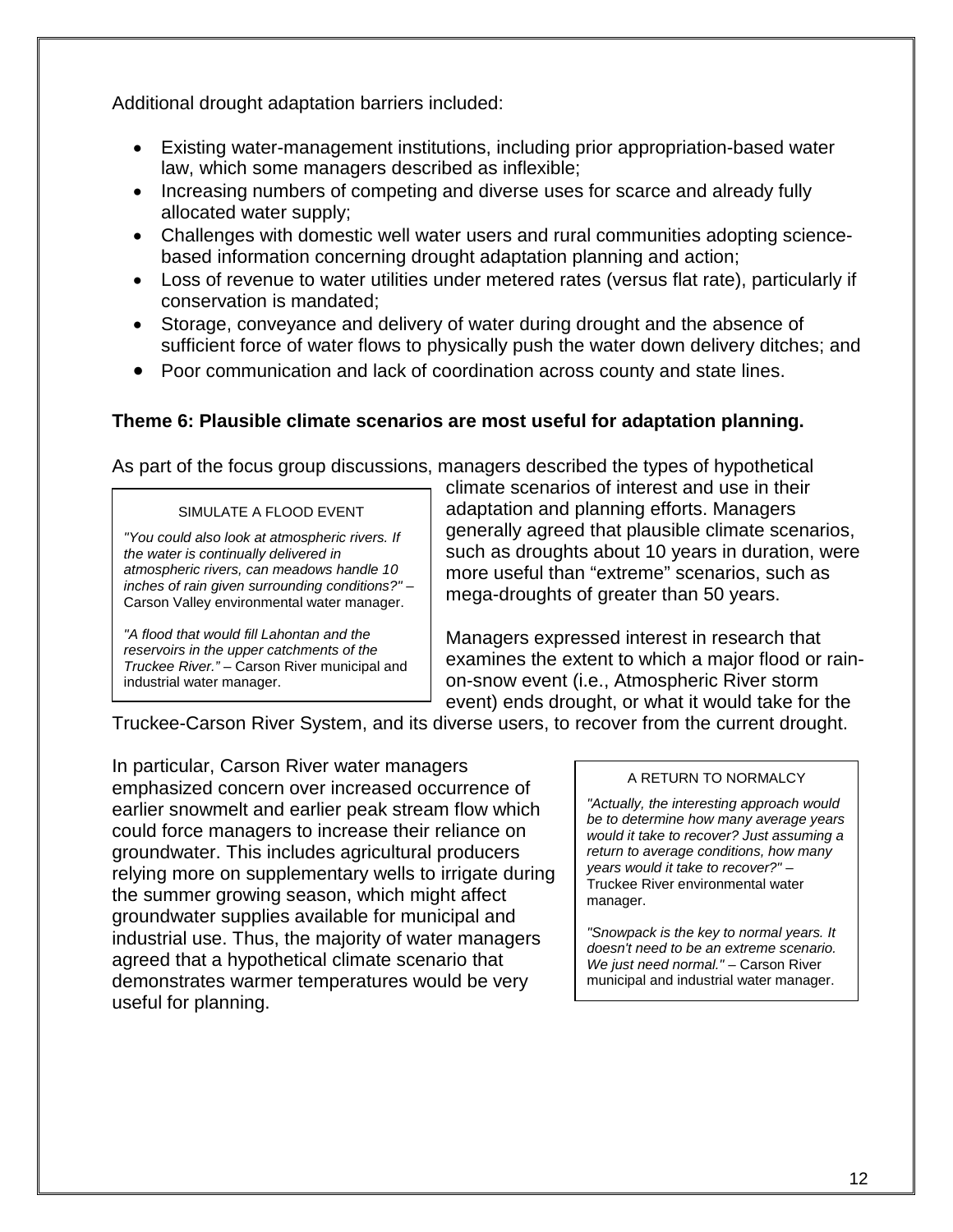## **Theme 7: Prioritize research activities that examine adaptation under a new climate future.**

 seasonality; and changes in groundwater perennial yield under a shift in climate regime research team the following questions: For planning purposes, managers requested science-based research information related to *future climate projections.* This includes: understanding the consequences of projected Lake Tahoe and Truckee River reservoir levels; impacts on diverse users of changes in away from winter snow to rain. During focus group discussions, managers asked the

- • Should we plan for annual climate fluctuations or a new climate equilibrium altogether?
- How does temperature change seasonality?
- What is the worst-case climate scenario that worsens wildfire threats to the region?
- How is perennial groundwater yield affected by changing precipitation trends?
- Does current groundwater pumping exceed the long-term aquifer recharge rate?
- Do we need new water-management approaches to inform changes to policy?
- What is happening to water quality specifically groundwater quality at the river system terminus, Lake Tahoe clarity, and resulting impacts of effluent from industrial discharge?

Managers expressed interest in identifying, with scientists, adaptation strategies that would improve water management during drought years, such as increasing and sustaining Carson River groundwater recharge and shifting Truckee River reservoir operations to capture earlier snowmelt runoff.

Location-specific research questions that managers posed included:

- Do we have enough storage to support increased population growth in the Truckee Meadows?
- How might future increases in residential demand change groundwater recharge in the Carson Valley?
- How does upstream pumping on the Carson River affect flows downstream?
- Is managed aquifer recharge possible in areas of the Carson River where we have greatest loss?
- How could we enhance existing storage (i.e., add space to Lahontan Reservoir or allow for earlier storage in Truckee River reservoirs)?

#### INFORMATION AND MODELING TO SUPPORT ADAPTATION PLANNING

*"With those simulations, you could show us how bad things got in the Carson River – that is, who's being impacted and how severe the impacts are. Are wells drying up? Whose water rights are threatened?"* – Systemwide regulatory water manager.

*"What should our planning horizon be? If the [Truckee] canal goes dry or is lined, how long do we have?" –* Truckee River municipal and industrial water manager.

*"Somehow need to cater this to the schools and the different educational groups because teachers are the ones that are going to have to deal with that." –*  Environmental water manager below the Truckee Canal.

 Water managers indicated that routine *Stakeholder Affiliate Group* workshops featured in this project play an instrumental role systemwide in enhancing adaptive capacity. However, they agreed that continued focus group discussions could serve as an important forum to examine stakeholder-specific water supply challenges and adaptation needs based on location in the river system.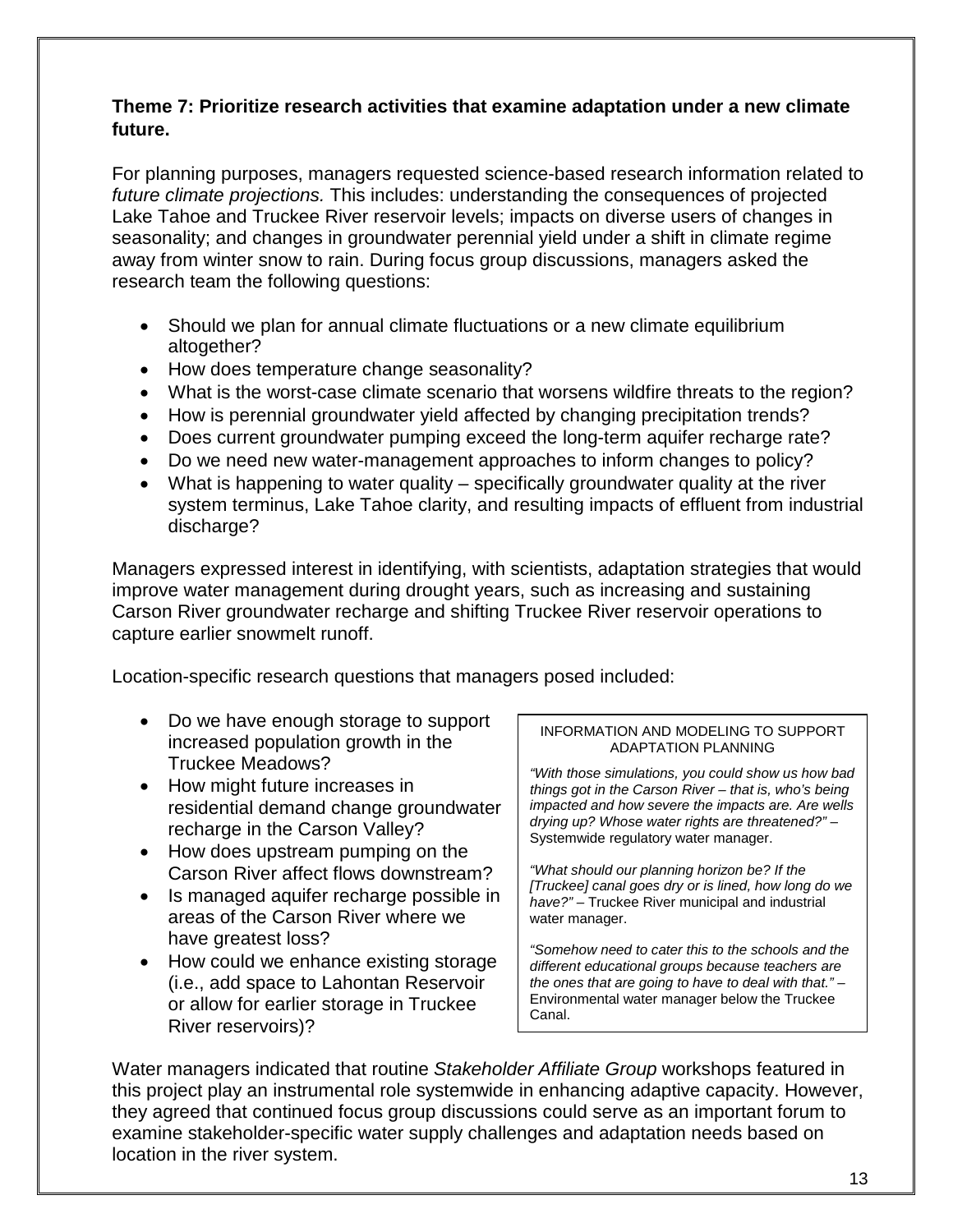# **Summary**

 conditions. Focus groups conducted in 2016 with local water managers comprising the *Stakeholder Affiliate Group* improved researchers' understanding of how continued An ongoing collaborative modeling case study in the Truckee-Carson River System continues to examine local water supply challenges coincident with variable climate variability led to enhanced adaptation and subsequent barriers encountered. Seven themes emerged from these discussions.

 **Theme 1: Despite a projected normal water year in 2016, drought-associated water** continued discussion around drought planning. Agricultural managers continued to face dry **supply challenges continued.** The four consecutive years of drought and warmer spring temperatures compromising the normal snowpack were responsible for these continued challenges, as it was not enough water to rebound water supply. Municipal and industrial managers continued conservation efforts, and environmental and regulatory managers soil conditions, making water delivery and conveyance impossible in some places.

**Theme 2: Drought conditions have negative impacts for all water users, with impacts unique to agricultural communities.** All managers, regardless of water-use community, described the negative impacts of consecutive drought years. Degrading water quality, declining groundwater levels and diminishing river system health were among some of the impacts. Agricultural communities described negative impacts to crop production and water delivery, forcing some to fallow less productive fields.

 accumulate and provide a substantial reserve of water for use through the summer. **Theme 3: Warming temperatures exacerbate drought impacts.** Consensus emerged across all water managers that warmer temperatures made drought conditions worse. Impacts described most frequently included shifts in seasonality driven by earlier and more rapid snowmelt, changes in timing of runoff, and the failure of winter snowpack to

 **Theme 4: Strategies increase to adapt to water supply challenges associated with** treating previously untapped resources would be considered to sustain supplies for current and future demand. **drought impacts.** Comparatively more strategies were described than in 2015 to better understand and plan for future water supply variability. Managers described efforts to monitor and collect science-based information to quantify change in the groundwater system, water quality and riparian health. Managers also described efforts to examine existing water-management institutions that impede their ability to adapt. They looked at ways to enhance water supply in existing surface water reservoirs or enhance groundwater recharge through aquifer storage and recovery. Managers emphasized that in order to adapt, collaboration and communication among river system managers was essential, particularly to revisit existing water institutions and collectively share information needs and findings. Inevitably, enhancing water supply through exploring new sources of water or

**Theme 5: As managers increase adaptation efforts, adaptation barriers emerge.**

 Managers typically described barriers encountered in conjunction with adaptation. That is, as they increased their efforts, barriers became more apparent. Climate uncertainty emerged as the greatest barrier to adapt. Managers noted that a lack of accuracy in predictions for annual water supply under shifting climate regimes inhibits adaptation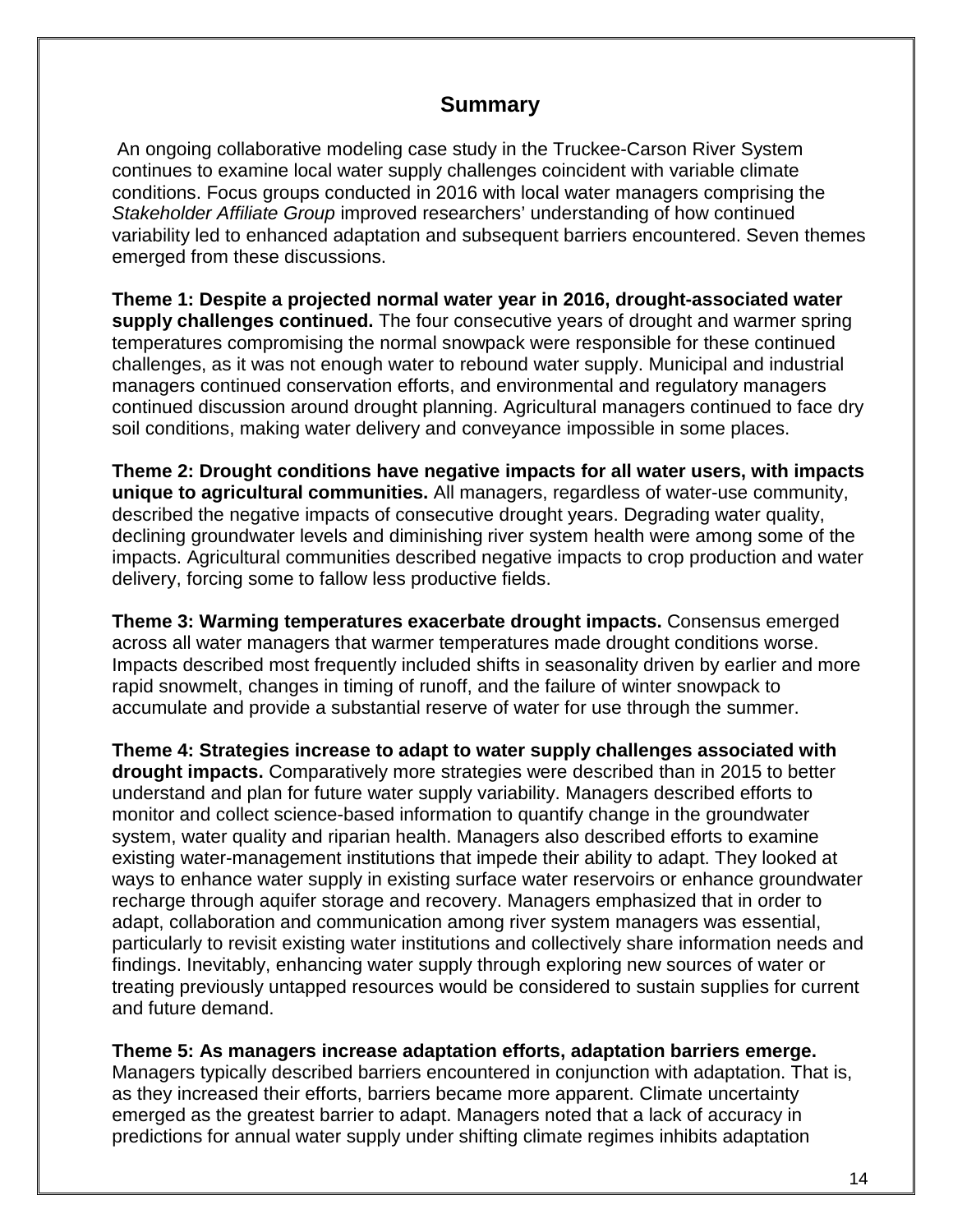planning and action. Additionally, as managers examined potential changes to existing water-management institutions, they were faced with barriers of these very institutions themselves, as well as lack of coordination across the system. Similarly, as managers increased efforts to enhance water supply, they were faced with water scarcity and water delivery barriers needed to convey new sources to customers and/or agricultural lands.

**Theme 6: Plausible climate scenarios are most useful for adaptation planning.**

 Managers emphasized the importance of developing plausible climate scenarios for the illustrate the amount of water, either from a flood event or extremely wet year, that it would take to rebound from a drought of this severity. region that parallel observed climate changes to date, including weaker winter systems resembling snow drought periods and warmer winter and spring temperatures. Given the severity of the recent drought period (2012-2016), managers requested scenarios that

 operational changes that may alleviate those impacts. Water managers indicated that project, play an instrumental role systemwide in enhancing adaptive capacity. **Theme 7: Prioritize research activities that examine adaptation under a new climate future.** For planning purposes, managers requested science-based research information related to *future climate projections,* such as understanding change in reservoir storage, impacts to particular water-use communities, and changes in groundwater perennial yield if more rain than snow is observed in years to come. Given the capabilities of the research team, managers requested that hydrologic, operations and econometric models explore how changes in water supply manifest spatially across the system, and particular focus groups, in addition to routine *Stakeholder Affiliate Group* workshops featured in this

# **Conclusions**

 Preliminary results of the focus groups were presented during a *Stakeholder Affiliate Group*  workshop (Oct. 4, 2016) that served as a "third iteration" of information exchange between managers, supports science-based decision-making toward balancing diverse water researchers and key informant local water managers in support of collaborative research and local problem-solving. Discussions during this workshop centered on locally identified adaptation strategies to forward an assessment of drought resiliency in the Truckee-Carson River System and efforts to strengthen local adaptive capacity to drought. The coproduction of new knowledge from these structured workshops, involving researchers and local water demand with variable water supply.

 under earlier snowmelt regimes (Sterle et al., 2017); construction of a Carson River (Morway, Niswonger, & Triana, 2016); and agricultural managed aquifer recharge (Ag-Specifically, hydrologic and operation models simulate benefits and consequences of identified adaptation strategies to date. These include: revisions to operating rules for the four federally managed Truckee River reservoirs in order to enhance surface water supply headwaters reservoir to store earlier snowmelt for downstream agricultural irrigation MAR) in the Carson River Valley through canal seepage and off-season flood irrigation (Niswonger, Morway, Triana, & Huntington, 2017). Coincidently, since some water managers described an interest in investigating revisions to water law to enhance water supply, econometric models are being developed that examine the performance of prior appropriation doctrine in allocating water to highest valued uses historically and today (Lee, Rollins, & Singletary, 2017).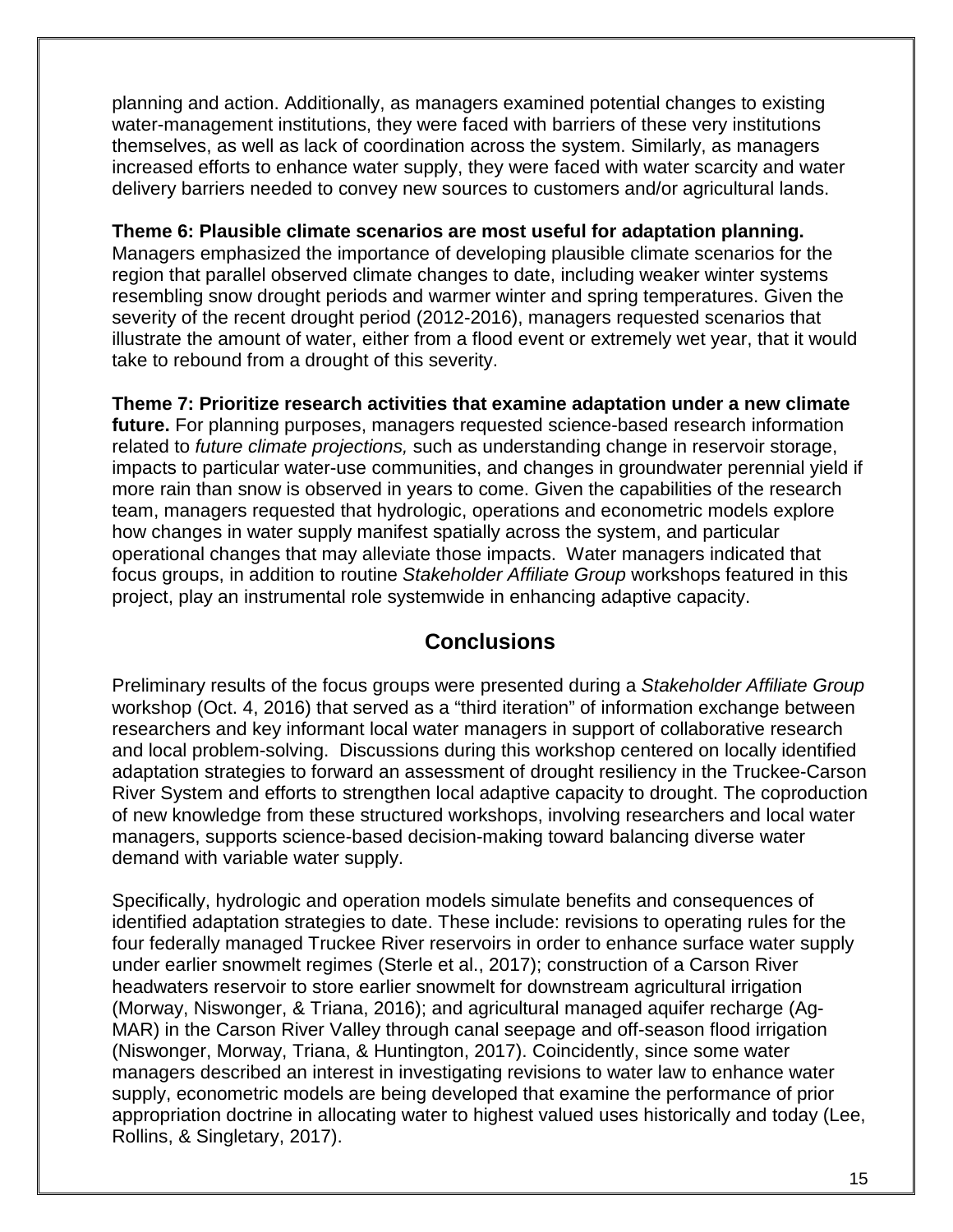As part of the collaborative modeling research design, researchers continue to engage with local water managers to better understand adaptation strategies and barriers coincident to real-time conditions. Subsequent Extension publications will report the results of these discussions. This includes 2017 historic wet-year impacts on water-management adaptation strategies co-identified by managers and simulated by researchers in assessing climate resiliency across the river system.

# **Acknowledgements**

The authors acknowledge the local water managers across the Truckee-Carson River System who participate in this collaborative research and Extension program. We also acknowledge the hydrologists, engineers and resource economists on the project team who participated in focus group discussions: Greg Pohll and Seshadri Rajagopal with the Desert Research Institute; Richard Niswonger, Eric Morway and Wes Kitlasten with the United States Geological Survey; Shane Coors and Linnet Jose with Precision Water Resources Engineering; and Gi-Eu Lee with University of Nevada, Reno Department of Economics.

# **References**

- American Meteorological Society (AMS) (2017). *Snow drought - AMS Glossary*. [online] Available at: http://glossary.ametsoc.org/wiki/Snow\_drought [Accessed 27 Nov. 2017].
- (2016). Snowmelt rate dictates streamflow. Geophysical Research Letters, 43, 1–8. Barnhart, T.B., Molotch, N.P., Livneh, B., Harpold, A.A., Knowles, J.F. and Schneider, D. <https://doi.org/10.1002/2016GL069690>
- Belmecheri, S., Babst, F., Wahl, E.R., Stahle, D.W. and Trouet, V. (2016). Multi-century evaluation of Sierra Nevada snowpack. Nature Climate Change, 6(1), 2–3. https://doi.org/10.1038/nclimate2809
- Bond, N.A., Cronin, M.F., Freeland, H. and Mantua, N. (2015). Causes and impacts of the 2014 warm anomaly in the NE Pacific. Geophysical Research Letters, 42(9), 3414– 3420. https://doi.org/10.1002/2015GL063306
- Bureau of Reclamation (BOR). (2015). Truckee Basin Study. Washington DC. Retrieved from: https://www.usbr.gov/watersmart/bsp/docs/finalreport/truckee/tbsbasinstudy.pdf
- California-Nevada Climate Applications Program (CNAP). (2017). Precipitation Water Year 2017. San Diego, CA. Retrieved from: https://scripps.ucsd.edu/programs/cnap/wpcontent/uploads/sites/109/2017/02/WY2017\_twoPager.pdf
- A.F., Kenney, D.S. and Redmond, K.T. (Eds.), Water Policy and Planning in a Variable Cayan, D.R., Dettinger, M.D., Pierce, D., Das, T., Knowles, N., Ralph, F.M. and Sumargo, E. (2016). Natural Variability, Anthropogenic Climate Change, and Impacts on Water Availability and Flood Extremes in the Western United States. In Miller, K.A., Hamlet, and Changing Climate (pp. 17–42). Boca Raton, Florida: CRC Press.
- Cook, B.I., Ault, T.R. and Smerdon, J.E. (2015). Unprecedented 21st century drought risk in the American Southwest and Central Plains. Science Advances, 1, 1–7.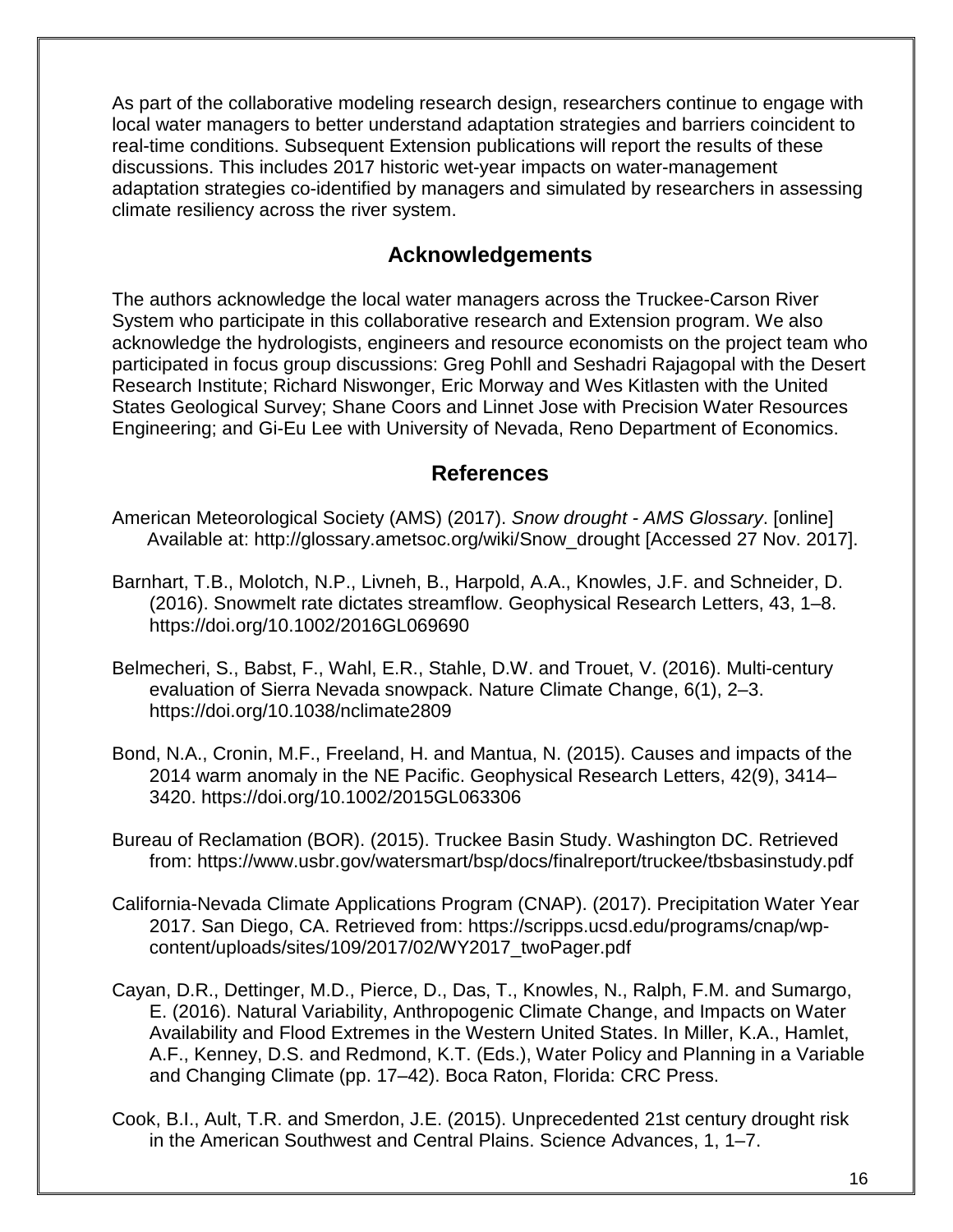https://doi.org/10.1126/sciadv.1400082

- Dettinger, M.D., Sterle, K., Simpson, K., Singletary, L., McCarthy, M. and Fitzgerald, K. (2017). Climate Scenarios for the Truckee-Carson River System. University of Nevada Cooperative Extension Special Publication: Reno, NV, USA, (SP-17-05). http://www.unce.unr.edu/publications/files/nr/2017/sp1705.pdf
- for international development practice. WIREs Climate Change, 6(5), 509–522. Ensor, J. and Harvey, B. (2015). Social learning and climate change adaptation: Evidence https://doi.org/10.1002/wcc.348
- Fritze, H., Stewart, I.T. and Pebesma, E. (2011). Shifts in Western North American Snowmelt Runoff Regimes for the Recent Warm Decades. *Journal of Hydrometeorology*, *12*(5), 989–1006. http://doi.org/10.1175/2011JHM1360.1
- Georgakakos, A., Fleming, P., Dettinger, M., Peters-Lidard, C., Richmond, T., Reckhow, K. and Yates, D. (2014). Chapter 3 Water Resources. In Melillo, J.M., Richmond, T.C. and Yohe, G.W. (Eds.), Climate Change Impacts in the United States: The Third National Climate Assessment (pp. 69–112). U.S. Global Change Research Program. https://doi.org/10.7930/J0G44N6T
- Harpold, A.A. (2016). Diverging sensitivity of soil water stress to changing snowmelt timing in the Western U.S. Advances in Water Resources, 92, 116–129. https://doi.org/10.1016/j.advwatres.2016.03.017
- Harpold, A., Dettinger, M. and Rajagopal, S. (2017). Defining Snow Drought and Why It Matters. Eos, 98. https://doi.org/10.1029/2017EO068775
- California-Nevada drought into a paleoclimatic context: Insights from Walker Lake, Hatchett, B.J., Boyle, D.P., Putnam, A.E. and Bassett, S.D. (2015). Placing the 2012-2015 California-Nevada, USA. Geophysical Research Letters, 42(20), 8632–8640. https://doi.org/10.1002/2015GL065841
- J.M. (2014). The pronounced seasonality of global groundwater recharge. Water Jasechko, S., Birks, S.J., Gleeson, T., Wada, Y., Fawcett, P.J., Sharp, Z.D. and Welker, Resources Research, 50(11), 8845–8867. https://doi.org/10.1002/2014WR015809
- Stakeholders in climate science: Beyond lip service? Science, 350(6262), 743–744. Klenk, N.L., Meehan, K., Pinel, S.L., Mendez, F., Lima, P.T. and Kammen, D.M. (2015). https://doi.org/10.1126/science.aab1495
- Knowles, N., Dettinger, M.D. and Cayan, D.R. (2006). Trends in snowfall versus rainfall in the western United States. *Journal of Climate*, *19*, 4545–4559. http://doi.org/10.1175/JCLI3850.1
- Krueger, R.A. and Casey, M.A. (2015). Focus Groups: A Practical Guide for Applied Research (5th ed.). Thousand Oaks, California: Sage Publications.
- Lee, G.E., Rollins, K. and Singletary, L. (2017, July). An empirical analysis of water allocation efficiency through the prior appropriation doctrine: A case study in the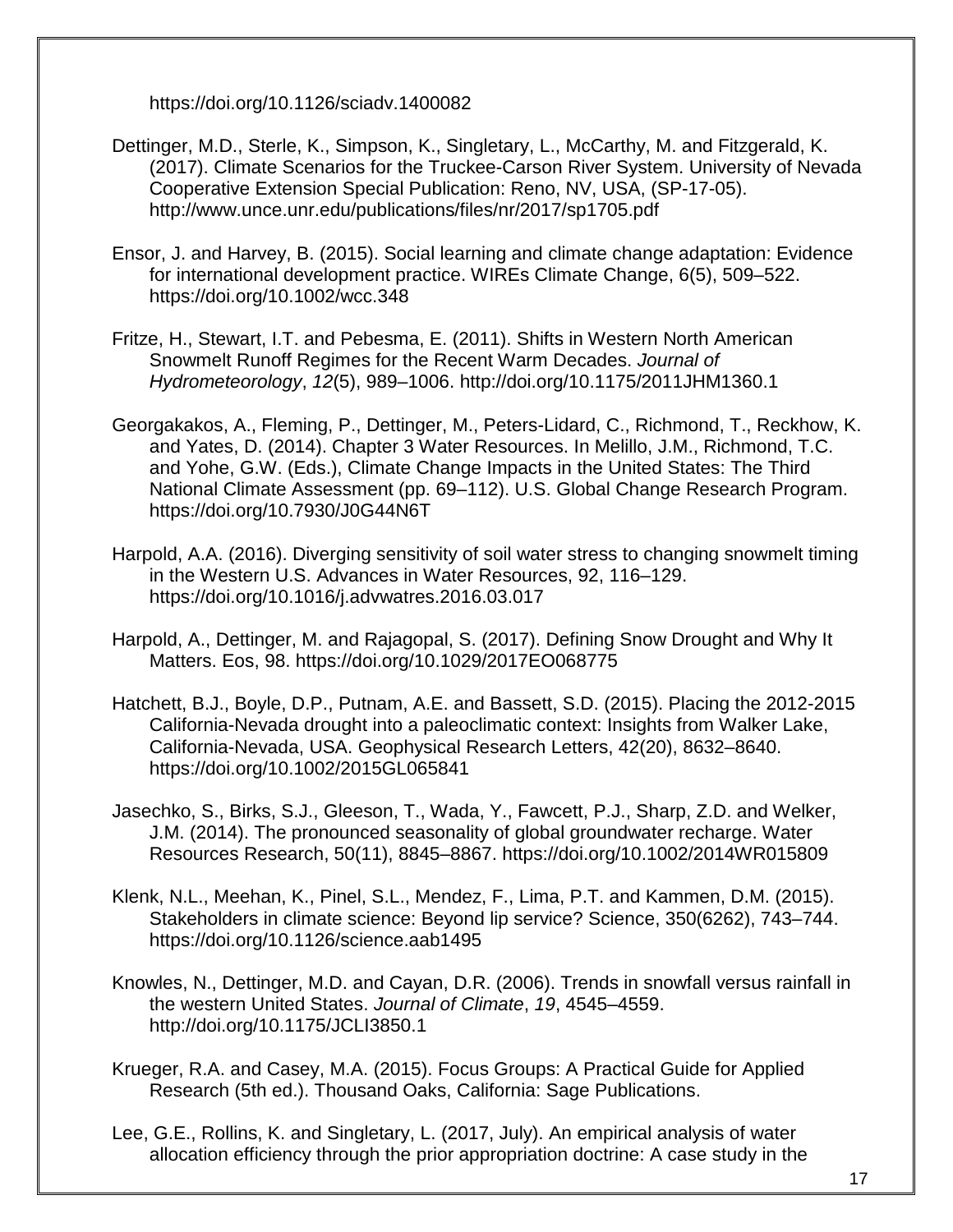Carson River Valley, Nevada. Paper presented at the annual meeting of the Agricultural and Applied Economics Association, Chicago, IL.

- Li, D., Wrzesien, M.L., Durand, M., Adam, J. and Lettenmaier, D.P. (2017). How much runoff originates as snow in the western United States, and how will that change in the future? *Geophysical Research Letters*, *44(*12), 6163-6172. http://doi.org/10.1002/2017GL073551
- McGreavy, B., Lindenfeld, L., Bieluch, K.H., Silka, L., Leahy, J. and Zoellick, B. (2015). Communication and sustainability science teams as complex systems. Ecology and Society, 20(1), 2. https://doi.org/10.5751/ES-06644-200102
- Meadow, A.M., Ferguson, D.B., Guido, Z., Horangic, A., Owen, G. and Wall, T. (2015). Moving Toward the Deliberate Co-Production of Climate Science Knowledge. Weather, Climate, and Society, 7, 179–191. https://doi.org/10.1175/WCAS-D-14-00050.1
- Morway, E.D., Niswonger, R.G. and Triana, E. (2016). Toward improved simulation of river operations through integration with a hydrologic model. Environmental Modelling and Software, 82, 255–274. https://doi.org/10.1016/j.envsoft.2016.04.018
- Moser, S.C. and Boykoff, M.T. (2013). Climate change and adaptation success: The scope of the challenge. In Moser, S.C. and Boykoff, M.T. (Eds.), Successful Adaptation to Climate Change: Linking Science and Policy in a Rapidly Changing World (pp. 1–33). London, UK: Routledge.
- Mote, P.W., Hamlet, A.F., Clark, M.P. and Lettenmaier, D.P. (2005). Declining Mountain Snowpack in Western North America. *Bulletin of the American Meteorological Society*, *86*, 39–49. http://doi.org/10.1175/BAMS-86-1-39
- Cullen, H. and Allen, M.R. (2016). Perspectives on the causes of exceptionally low Mote, P.W., Rupp, D.E., Li, S., Sharp, D.J., Otto, F., Uhe, P.F., Xiao, M., Lettenmaier, D.P., 2015 snowpack in the western United States. *Geophysical Research Letters*, *43*, 10,980–10,988. http://doi.org/10.1002/2016GL069965
- Natural Resource Conservation Service (NRCS). (2015a). Nevada Water Supply Outlook Report April 1, 2015. Reno, Nevada. Retrieved from: https://www.nrcs.usda.gov/wps/portal/nrcs/main/nv/snow/
- Report May 1, 2015. Reno, Nevada. Retrieved from: Natural Resource Conservation Service (NRCS). (2015b). Nevada Water Supply Outlook https://www.nrcs.usda.gov/wps/portal/nrcs/main/nv/snow/
- Natural Resource Conservation Service (NRCS). (2016a). Nevada Water Supply Outlook Report April 1, 2016. Reno, Nevada. Retrieved from: https://www.nrcs.usda.gov/wps/portal/nrcs/main/nv/snow/
- Report March 1, 2016. Reno, Nevada. Retrieved from: Natural Resource Conservation Service (NRCS). (2016b). Nevada Water Supply Outlook https://www.nrcs.usda.gov/wps/portal/nrcs/main/nv/snow/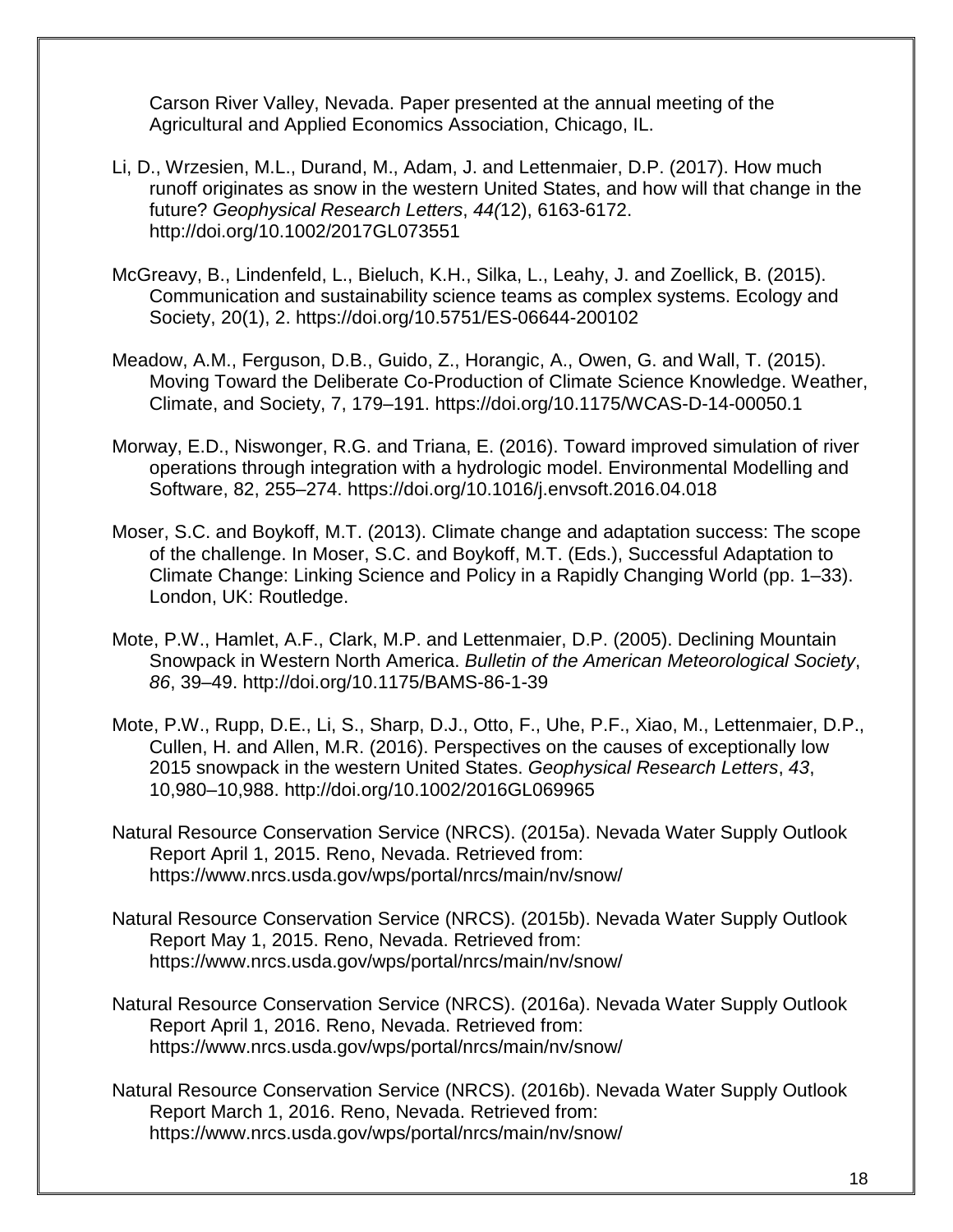- Natural Resource Conservation Service (NRCS). (2016c). Nevada Water Supply Outlook Report May 1, 2016. Reno, Nevada. Retrieved from: https://www.nrcs.usda.gov/wps/portal/nrcs/main/nv/snow/
- Nevada State Climate Office. (2016). Quarterly Report and Outlook April-June 2016. Reno, Nevada. Retrieved from: http://www.nevadafloods.org/docs/nsco\_jul2016\_english\_FINAL.PDF
- Niswonger, R.G., Morway, E.D., Triana, E. and Huntington, J.L. (2017). Managed Aquifer Recharge through Off-Season Irrigation in Agricultural Regions. Water Resources Research, 53(8), 6970-6992. Retrieved from: https://doi.org/10.1002/2017WR020458
- NOAA National Centers for Environmental Information. (2015). State of the Climate: National Overview for March 2015. Retrieved from: <http://www.ncdc.noaa.gov/sotc/national/201503>
- NOAA National Centers for Environmental Information. (2017). State of the Climate: Drought for Annual 2016. Retrieved from: http://www.ncdc.noaa.gov/sotc/drought/201613
- Parris, A.S., Garfin, G.M., Dow, K., Meyer, R. and Close, S.L. (Eds.). (2016). Climate in Context: Science and Society Partnering for Adaptation (1st ed.). West Sussex, UK: John Wiley & Sons Ltd.
- Regonda, S.K., Rajagopalan, B., Clark, M. and Pitlick, J. (2005). Seasonal Cycle Shifts in Hydroclimatology over the Western United States. *Journal of Climate*, *18*, 372–384. http://doi.org/10.1175/JCLI-3272.1
- Rossman, G.B. and Rallis, S.F. (2016). An Introduction to Qualitative Research. Learning in the Field (4th ed.). Thousand Oaks, California: Sage Publications.
- in the Truckee-Carson River System. Water, 9(99), 1–19. Singletary, L. and Sterle, K. (2017). Collaborative Modeling to Assess Drought Resiliency of Snow-fed River Dependent Communities in the Western United States: A Case Study <https://doi.org/10.3390/w9020099>
- Modeling Case Study in the Truckee-Carson River System. In Lachapelle, P.R. and Singletary, L. and Sterle, K. (forthcoming 2018). Participatory Research to Assess the Climate Resiliency of Snow-fed River Dependent Communities: A Collaborative Albrecht, D. (Eds.), Addressing Climate Change at the Community Level in the United States. Community Development Research and Practice Series, New York: Routledge.
- Organizations. University of Nevada Cooperative Extension Special Publication: Reno, Singletary, L., Sterle, K. and Simpson, K. (2016). Assessing the Climate Resiliency and Adaptive Capacity of the Truckee-Carson River System: Results of a Survey of Local NV, USA, (SP-16-03). Retrieved from: <http://www.unce.unr.edu/publications/files/nr/2016/sp1603.pdf>
- Sterle, K. and Singletary, L. (2017). Adapting to Variable Water Supply in the Truckee-Carson River System, Western USA. Water, 9(10), 768.